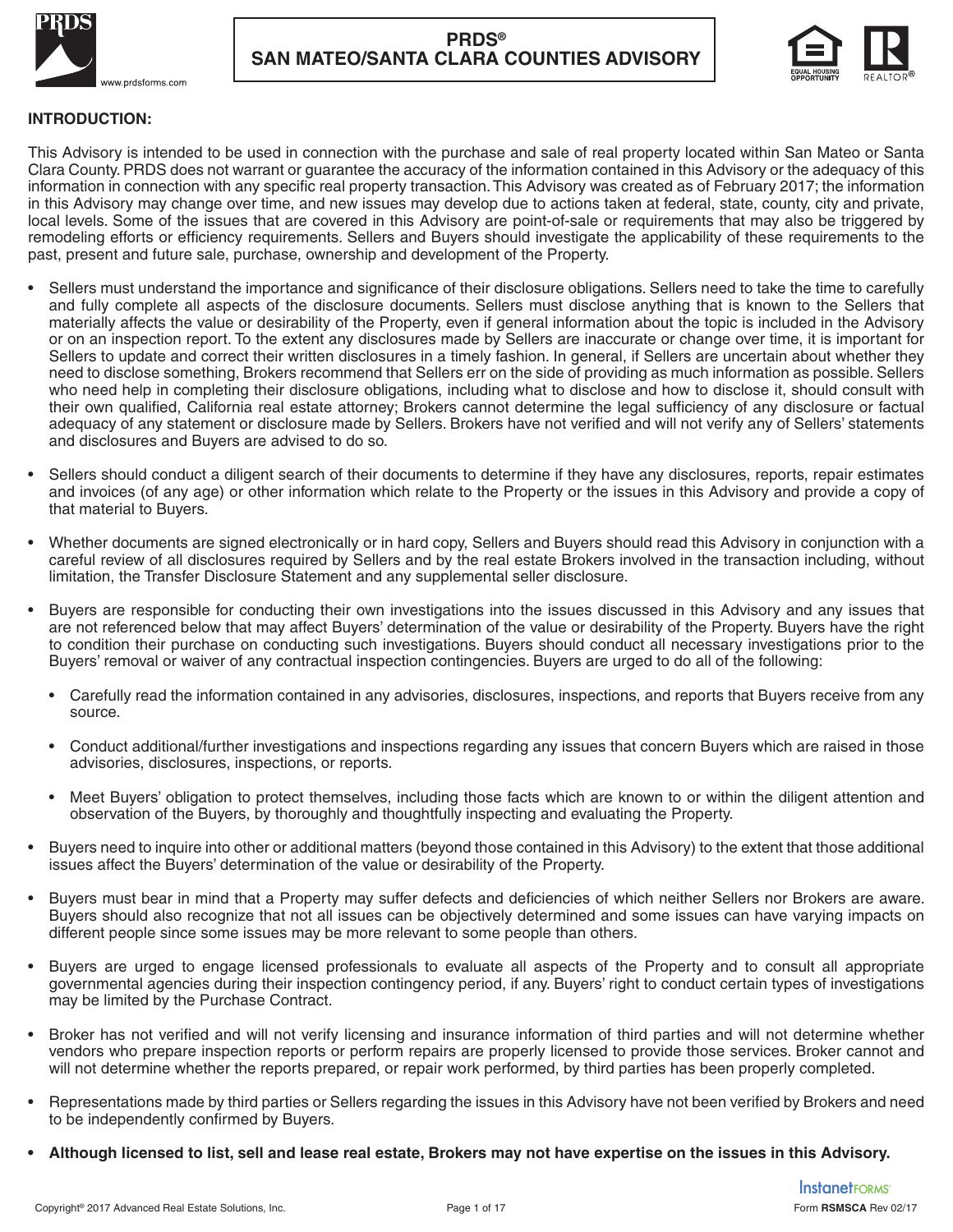# **ADVISORY INDEX**

| <b>TOPICS</b>                                  | 1  | <b>PAGE</b> |
|------------------------------------------------|----|-------------|
| Animals, Pets & Pests                          | 19 | 6           |
| Arbitration                                    |    | 14          |
| Building Permits, Zoning & Code Compliance     | 28 | 7           |
| Common Interest Developments                   | 64 | 13          |
| <b>Creeks &amp; Culverts</b>                   | 16 | 5           |
| Crime                                          | 56 | 11          |
| Death on the Property                          | 41 | 9           |
| Earthquake Fault/Seismic Zones                 | 45 | 10          |
| Easements, Encroachments, Access Rights        | 24 | 7           |
| <b>Endangered Species Act</b>                  | 20 | 6           |
| <b>Environmental Hazards</b>                   | 48 | 10          |
| EPA Requirements for Pre-1978                  | 34 | 8           |
| <b>Fire Hazards/Zones</b>                      | 46 | 10          |
| Fireplaces/Wood-Burning Appliances             | 4  | 3           |
| FIRPTA/California Withholding                  | 40 | 9           |
| <b>Flood Hazards/Zones</b>                     | 47 | 10          |
| Floors & Walls                                 | 2  | 3           |
| Freeways, Highways & Streets                   | 58 | 12          |
| Future Repairs, Replacements, Remodels         | 29 | 8           |
| Geologic Hazards                               | 44 | 10          |
| Glass, Tempered                                | 3  | 3           |
| <b>Governmental Services</b>                   | 51 | 11          |
| Ground Water, Natural Springs & Water Runoff   | 15 | 5           |
| <b>High Speed Rail</b>                         | 60 | 12          |
| Historical Designation, Coastal Comm./Other    | 35 | 8           |
| <b>Home Warranty</b>                           | 63 | 12          |
| Housing Stock, Existing                        | 1  | 3           |
| Insurance                                      | 61 | 12          |
| <b>Land Leases</b>                             | 27 | 7           |
| Legal Actions                                  | 70 | 14          |
| Leased/Liened Personal Property & Solar Panels | 5  | 3           |
| Levees                                         | 17 | 6           |
| <b>Liquidated Damages</b>                      | 67 | 14          |
| Marijuana & Drug Labs                          | 55 | 11          |
| Mediation                                      | 68 | 14          |
| Mello-Roos Districts, 1915 Bonds               | 37 | 9           |
| Mold                                           | 49 | 11          |
| <b>Natural Hazards Disclosure</b>              | 43 | 10          |
| New Construction Warranties, Defects/Lawsuits  | 6  | 3           |
| Noise and Odors                                | 53 | 11          |
| Non-Confidentiality of Offers                  | 66 | 13          |
| Online Photos & Information                    | 33 | 8           |
| <b>PACE</b>                                    | 39 | 9           |
| <b>Power Lines and Power Plants</b>            | 21 | 6           |
| <b>Private Transfer Fee</b>                    | 65 | 13          |
| Re-Keying                                      | 32 | 8           |
| <b>Rental Property</b>                         | 36 | 9           |
| Retrofit, Safety & Security Requirements       | 31 | 8           |
| Schools                                        | 52 | 11          |
| Septic Sys./Wastewater Regs                    | 9  | 4           |

| <b>TOPICS</b>                          | 1  | <b>PAGE</b>    |
|----------------------------------------|----|----------------|
| Sewers & Sewer Laterals                | 10 | 4              |
| Size - Lots & Boundaries               | 7  | 4              |
| Size - Sq. Ft., No. of Rooms & Age     | 8  | 4              |
| Smoke Alarms/Carbon Monoxide           | 30 | 8              |
| <b>Smoking Ordinances</b>              | 54 | 11             |
| Soils & Geologic Conditions            | 23 | 6              |
| "Supplemental" Property Tax Bill       | 38 | 9              |
| <b>Title Insurance</b>                 | 62 | 12             |
| <b>Trains &amp; BART</b>               | 59 | 12             |
| <b>Transfer Disclosure Statement</b>   | 42 | 10             |
| <b>Tree Ordinances</b>                 | 26 | 7              |
| <b>Underground Storage Tanks</b>       | 50 | 11             |
| Underground Utilities and Pipes        | 22 | 6              |
| <b>Views &amp; View Ordinances</b>     | 25 | $\overline{7}$ |
| Water & Well Systems                   | 11 | 4              |
| <b>Water Intrusion</b>                 | 14 | 5              |
| Water Shortages/Conservation &         |    |                |
| <b>Plumbing Fixtures</b>               | 12 | 5              |
| <b>Wet Weather Conditions</b>          | 13 | 5              |
| "Wire Fraud" Scam Alert                | 57 | 12             |
| Wood-Destroying Pests/Organisms        | 18 | 6              |
|                                        |    |                |
| <b>REGIONAL ISSUES</b>                 |    | 14             |
| Affordable Housing, Mandated           | 78 | 15             |
| <b>Agricultural Areas</b>              | 75 | 15             |
| <b>Bay Fill</b>                        | 74 | 14             |
| <b>Coastal Conditions</b>              | 72 | 14             |
| <b>Golf Courses</b>                    | 76 | 15             |
| Litigation By/Against Government       | 71 | 14             |
| <b>Local Option Disclosures</b>        | 77 | 15             |
| San Francisco Bay Regulations          | 73 | 14             |
| Signage/Address Identification         | 79 | 15             |
|                                        |    |                |
| <b>LOCAL SAN MATEO COUNTY ISSUES</b>   |    | 15             |
| <b>Belmont</b>                         | 81 | 15             |
| Daly City 3R Report                    | 82 | 15             |
| Half Moon Bay                          | 83 | 15             |
| <b>Hillsborough Ordinances</b>         | 84 | 15             |
| Millbrae Ordinances                    | 85 | 16             |
| Portola Valley                         | 86 | 16             |
| <b>Redwood Shores</b>                  | 87 | 16             |
| San Mateo City Flood Zone              | 88 | 16             |
| San Mateo Co. Onsite Wastewater        | 80 | 15             |
|                                        |    |                |
| <b>LOCAL SANTA CLARA COUNTY ISSUES</b> |    | 16             |
| Aldercroft Hts. Co. Water District     | 89 | 16             |
| Los Altos Hills                        | 91 | 16             |
| Morgan Hill                            | 90 | 16             |
| Saratoga                               | 92 | 16             |
| Sunnyvale                              | 93 | 16             |

Copyright<sup>®</sup> 2017 Advanced Real Estate Solutions, Inc.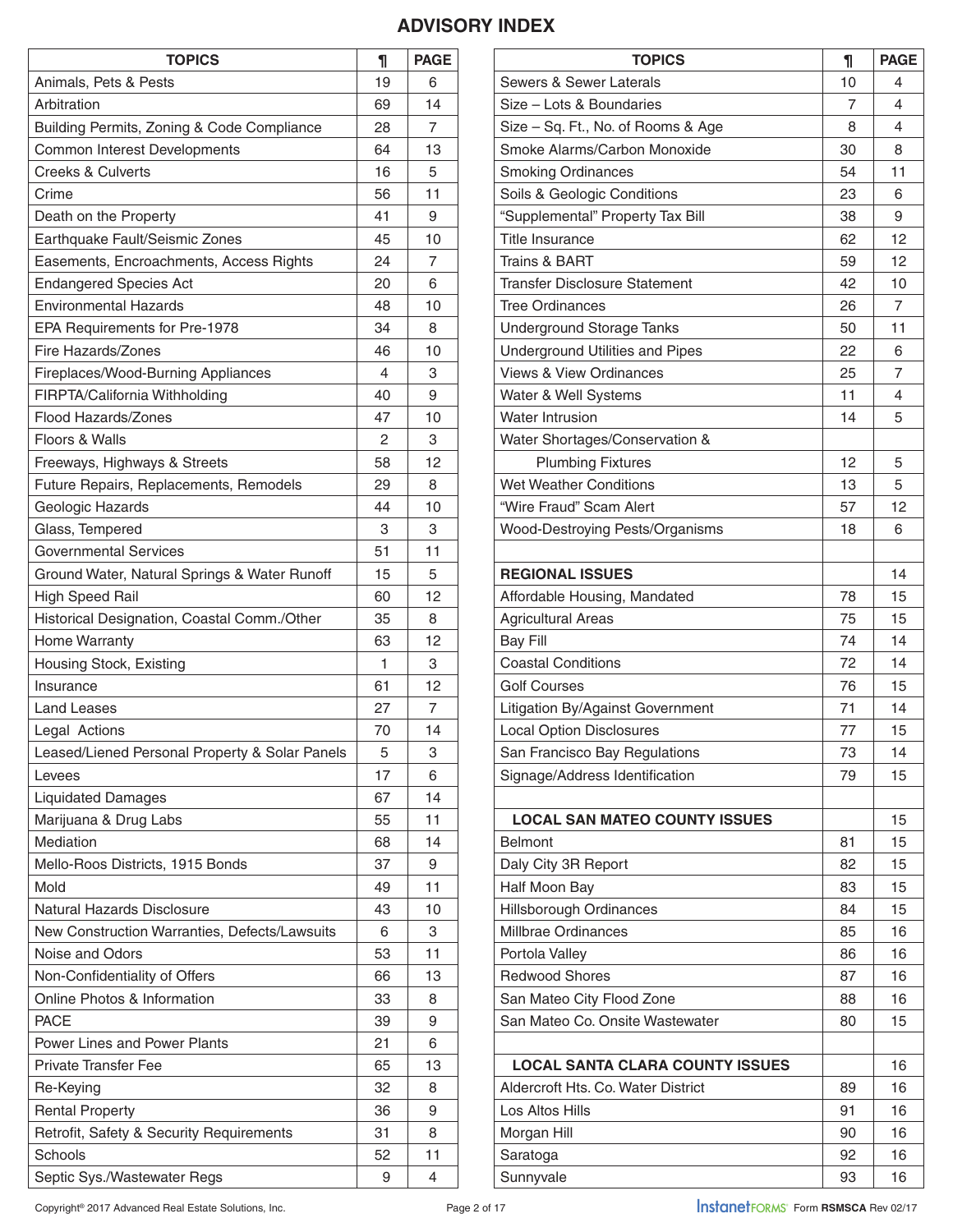**1. EXISTING HOUSING STOCK:** Many properties in this area have been developed at different times under different building codes. They may not be able to accommodate current or future personal property items including but not limited to electric cars. Regardless of its age, the Property should be inspected by a competent property inspector and Buyers should obtain all additional inspections recommended by any inspector, or as Buyer may deem necessary for determining the actual condition of the Property. Property components, appliances, fixtures, systems and materials may have varying degrees of remaining useful life and could fail without notice. Not all aspects of the Property may comply with current code, zoning, health and safety, setback requirements, religious or cultural preferences. Some homes contain appliances, products or manufactured materials, such as Chinese dry wall or plastic pipe, which may be defective, create problems with the use or value of other aspects of the home and may be subject to manufacturer or governmental recall or a class action lawsuit. All homes include many components which require ongoing maintenance. Deferred maintenance will decrease the lifespan and functionality of many of these components. Buyers should seek reliable advice from appropriate professionals and plan/budget for maintenance and future repairs. Brokers have not verified and will not verify any of the issues discussed in Paragraph 1.

**2. FLOORS AND WALLS:** Amount and placement of Sellers' personal property may make a visual inspection of floors and walls difficult. The existence of certain types of floor coverings (such as carpeting and rugs), some wall coverings (such as wallpaper and paneling) and the presence of furniture may prevent Buyers, inspectors and Brokers from fully inspecting the condition of floors and walls. Exposed areas may show differing patterns of wear, shade or color. Since destructive testing may be required in order for Buyers to determine the actual condition of the floors and walls beneath coverings, Buyers may need to secure the written authorization of Sellers to conduct investigations with licensed professionals during Buyers' inspection period, if any.

**3. TEMPERED GLASS:** Many homes contain non-tempered glass in areas where tempered glass is required by building codes. During Buyers' inspection period, if any, Buyers should have a contractor identify any glass that is not properly tempered. Buyers may want to replace any non-tempered glass with tempered glass to reduce the risk of injury.

**4. RESIDENTIAL FIREPLACE DISCLOSURE:** Residential wood burning is the leading source of wintertime air pollution in the Bay Area and studies have confirmed there are significant health impacts from exposure to fine particulate matter found in wood smoke. The Bay Area Air Quality Management District ("BAAQMD") established the Wood Smoke Rule, Regulation 6, Rule 3 to reduce wintertime smoke pollution and protect public health. The Wood Smoke Rule requires anyone selling, renting or leasing a property in the Bay Area to disclose the potential health impacts from air pollution caused from burning wood. Fine particulate matter, also known as PM2.5, can travel deep into the respiratory system, bypass the lungs and enter the blood stream. Exposure may cause short term and long term health effects, including eye, nose and throat irritation, reduced lung function, asthma, heart attacks, chronic bronchitis, cancer and premature deaths. Exposure to fine particulates can worsen existing respiratory conditions. High PM2.5 levels are associated with increased respiratory and cardiovascular hospital admissions, emergency department visits, and even deaths. Children, the elderly and those with pre-existing respiratory or heart conditions are most at risk from negative health effectives of PM2.5 exposure. The buyer should consult with a licensed professional to inspect, properly maintain, and operate a wood burning stove or fireplace insert according to manufacturer's specifications to help reduce wood smoke pollution. The Air District encourages the use of cleaner and more efficient, non-wood burning heating options such as gas-fueled or electric fireplace inserts to help reduce emissions and exposure to fine particulates.

When the BAAQMD issues a Winter Spare the Air Alert during the winter season from November 1 through the end of February, it is illegal to burn wood, manufactured fire logs, pellets or any solid fuels in fireplaces, wood stoves or outdoor fire pits. To check when a Winter Spare the Air Alert is issued and it is illegal to burn wood, please call 1-877-4NO-BURN or visit www.baaqmd.gov or www.sparetheair.org.

The information in Paragraph 4 was provided by BAAQMD. Brokers have not verified and will not verify any of the information provided by BAAQMD.

**5. LEASED/LIENED PERSONAL PROPERTY; SOLAR PANEL LEASES:** Many homes have alarm systems, solar systems, water softeners, appliances or other equipment which may be leased or liened. Sellers should disclose to Buyers whether any appliances, systems or equipment are leased or liened and provide all documents relating to those leases and liens. Buyers should investigate whether or not any equipment leases are transferable or may require approval from the lessor, as well as what fees or costs may be imposed whether or not the leased items are to remain in place. See also Paragraph 39, below, regarding PACE liens.

Solar panels may be leased for long periods of time and are included in the sale only if agreed by Sellers and Buyers and Buyer is able to assume the lease. Solar leasing companies may secure lease payments by filing a Uniform Commercial Code form (UCC-1), which gives notice of a creditor's security interest (lien) against the Property. Buyers should consider retaining a qualified expert to investigate the solarrelated system prior to assuming any solar lease. Brokers have not verified and will not verify any of the issues discussed in Paragraph 5.

**6. NEW CONSTRUCTION WARRANTIES, DEFECTS AND LAWSUITS:** Builders of new construction are required to provide certain warranties and information about how to report claims, but may not be required to complete the Real Estate Transfer Disclosure Statement ("TDS"). When there are subsequent sales, Sellers must provide Buyers with builder warranty and claim information. The TDS asks Sellers to disclose any lawsuits by or against the Seller threatening or affecting the Property. It then goes on to ask questions related to construction defects and references Civil Code Sections 900, 903, 910 and 914. These code sections are part of a law that is widely known as SB 800 or Title 7, which generally applies to residential real property built by a "Builder" (as defined in Section 911) and sold for the first time after January 1, 2003. Section 900 requires a limited one-year warranty from the builder. Section 901, et seq., refers to "enhanced protection agreements", which are sometimes provided by the builder and may extend the warranty period. Other provisions (see section 907,et al.) require the homeowner to follow all reasonable maintenance obligations and schedules communicated in writing by the builder and product manufacturers, as well as commonly accepted maintenance practices. Failure to do so may provide a defense against a homeowner claim (see Section 944). Sections 910 and 914 reference pre-litigation procedures and remedies in the event of a claim against the builder. Sellers who have questions about how to answer this TDS question should consult with a qualified California real estate attorney for advice.If lawsuits or claims are disclosed by Seller, Buyers should investigate such disclosures with a qualified California real estate attorney. Brokers are not qualified to provide any advice on these matters.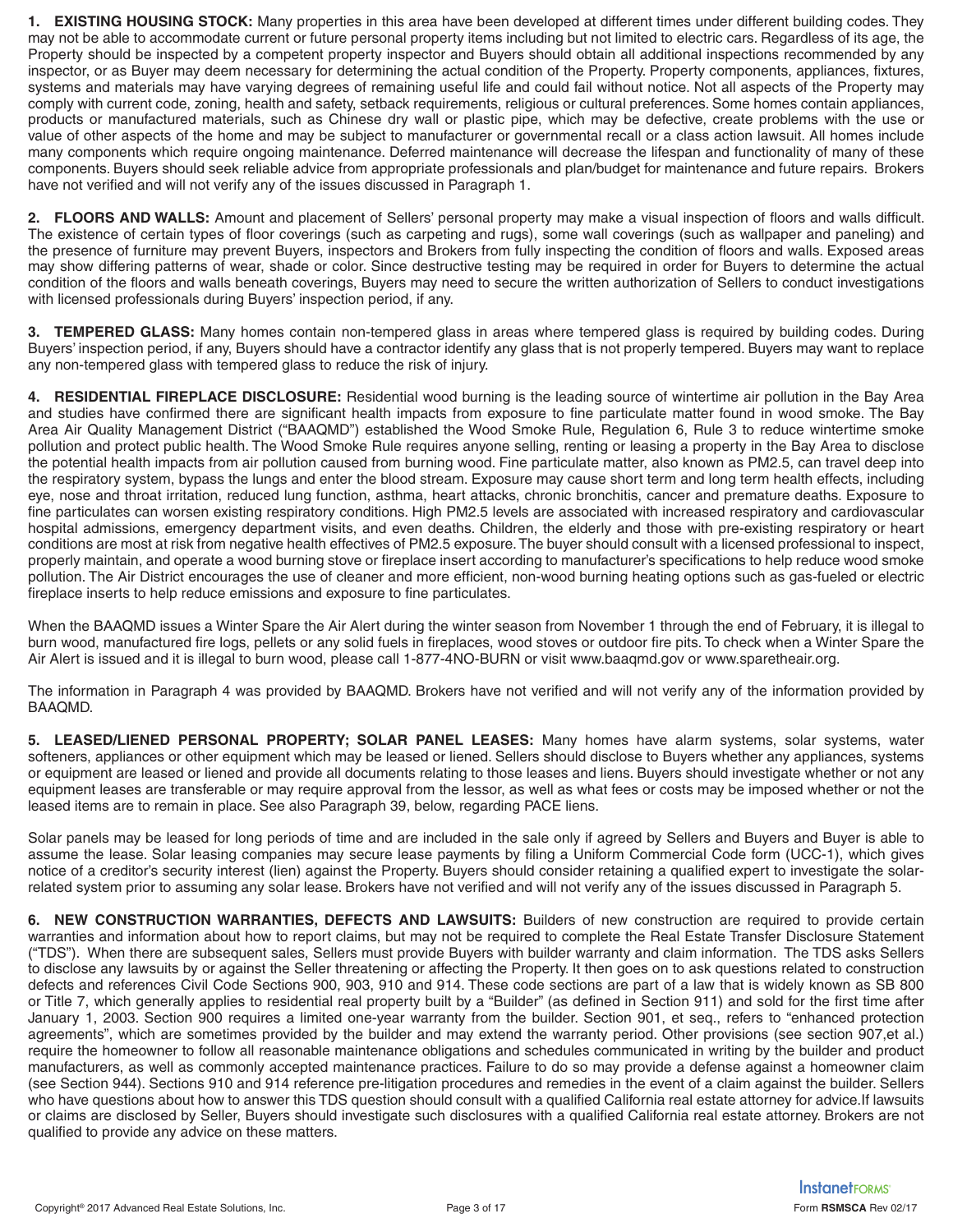**7. SQUARE FOOTAGE, NUMBER OF ROOMS AND AGE:** Multiple sources provide data regarding a property's square footage, number of rooms, number of units and age. These sources, including but not limited to Sellers, appraisers, architects, builders and space planners, often employ quite different square footage measurement criteria. Public records (e.g., Assessor data) also contain that data may be, and often are, inaccurate but which the Multiple Listing Service ("MLS") auto-populates such information into its listings. As such, there are frequent discrepancies in advertised measurements and other data relating to structures on real property. Any statements from any source regarding square footage, size or age of Property improvements (whether contained in the MLS, advertisements, computergenerated property profiles, disclosures and reports) have not been verified and will not be verified by Brokers. If the estimated or exact square footage, number of rooms or age of the Property are important factors in Buyers' decision to purchase the Property and in determining what price to pay, Buyers should independently verify that data by hiring an Appraiser or other qualified professional during Buyers' inspection period, if any.

**8. LOT SIZE AND BOUNDARIES:** Only a land surveyor can reliably determine actual lot size, property corners, and the exact location of boundaries. Statements regarding these issues in the MLS, advertisements, computer-generated property profiles, data in property tax assessor records or any disclosures are often approximations, or are based upon inaccurate or incomplete records. Fences, hedges, walls or other barriers may not represent actual boundary lines. Brokers have not verified any statements made by anyone regarding lot size and boundaries. If these issues are important to Buyers, they should not rely on any statements made by anyone without independently investigating these issues by hiring a licensed surveyor during Buyers' inspection period, if any.

**9. SEPTIC SYSTEMS AND WASTEWATER TREATMENT SYSTEM REGULATIONS:** If the Property has a septic system (usually consisting of a septic tank, cesspool, leach lines, leach field, pits, or a combination thereof), Buyers should obtain a current, written inspection report from a licensed professional regarding the condition and adequacy of the septic system for the Buyers' specific needs. Visual inspection of the tank alone is insufficient. Buyers' lender or government agencies may require an inspection and testing of the septic system. Brokers make no representations as to the condition, capacity, operability or expandability of the septic system.

Expansion or remodeling of the dwelling may be restricted or even denied due to the existence or condition of a septic system. Securing approval for changes in the dwelling may be conditioned upon testing, removal, repair, expansion, or other changes to the septic system (e.g., connection to sewer system) which may be expensive. The septic system may not be in compliance with current or future code requirements, and code compliance may be required for any future work done on the Property. Buyers should investigate these issues at appropriate government agencies and with qualified licensed professionals (e.g., architects, contractors, engineers) during Buyers' inspection period, if any. For more information about on-site waste water treatment/septic system regulations, Buyers should contact the State Water Resources Control Board at (916) 341-5250 and go to the website: www.swrcb.ca.gov. See also Paragraph 80 of this Advisory.

**10. SEWERS AND SEWER LATERALS:** A number of public sanitary districts and private sanitary entities serve various communities and some have different rules and regulations regarding fees and costs. Buyers need to determine whether or not the Property is part of such a district or entity and make arrangements with Sellers to transfer any necessary rights to any private sanitary entities. Some sanitary districts and private entities have implemented various requirements, restrictions and charges relating to participation, usage, maintenance, and type of equipment (such as sewer lateral clean-outs, backflow prevention devices) and drainage into sewer systems. Many cities have enacted ordinances requiring the abatement of failed sewer laterals (from the building served to the clean out in the city's right of way). Some ordinances require testing and repair of sewer laterals prior to sale, remodeling or expanding the residence or when changing plumbing fixtures or utility service. Buyers should contact the applicable public district or private entity to determine what, if any, action must be taken with respect to sewer systems and sewer laterals during Buyers' inspection contingency, if any. Prior to transfer of title, some private sewage disposal systems may mandate an inspection of the system, a written report and other requirements for hook-up to a public sewer system, depending upon the proximity of the Property to a public sewer system. Some jurisdictions require certification procedures pre- or post- close of escrow. Penalties for noncompliance can be imposed. Each jurisdiction has its own unique requirements which Buyer should research during Buyer's inspection contingency, if any.

Even though the Property may be located in a sanitary district or subject to a sewer assessment, the Property may not be (and may not be entitled to be) connected to the sewer system. There may be a separate cost for the installation and connection of the Property to the sewer system and/or other actions that must be taken by Sellers and Buyers to transfer rights. Buyers should retain qualified professionals to evaluate the Property so as to determine the existence and condition of any sewer connections; that evaluation may require a video "scoping" of the system and/or pressure testing. Brokers have not and will not verify any of the issues discussed in Paragraph 10.

**11. WATER AND WELL SYSTEMS:** The Property may be served by a well, a spring, public or private water systems, or a combination thereof, in which case Buyers should consider requesting that Sellers complete the PRDS Well and Private Water System Checklist. Water may contain bacteria, chemical, metals, minerals, and may emit odors, Buyers should contact appropriate governmental agencies and should hire qualified professionals to determine the water source and have the water pressure, water system and its components inspected and determine the availability, quantity, quality and potability of the water. Results of such testing may vary by season and may change over time due to geological events and other factors. Brokers have not verified and will not verify any of the issues discussed in Paragraph 11.

Recent studies have revealed that some wells in Morgan Hill and San Martin contain the chemical perchlorate. Other wells in Santa Clara County may be contaminated by this or other chemicals. Any questions about possible chemical contamination including, but not limited to, its impact on any given property should be directed to the Santa Clara Valley Water District by calling (408) 265-2607 or visiting their website atwww.valleywater.org. See also Paragraphs 88 and 89 of this Advisory.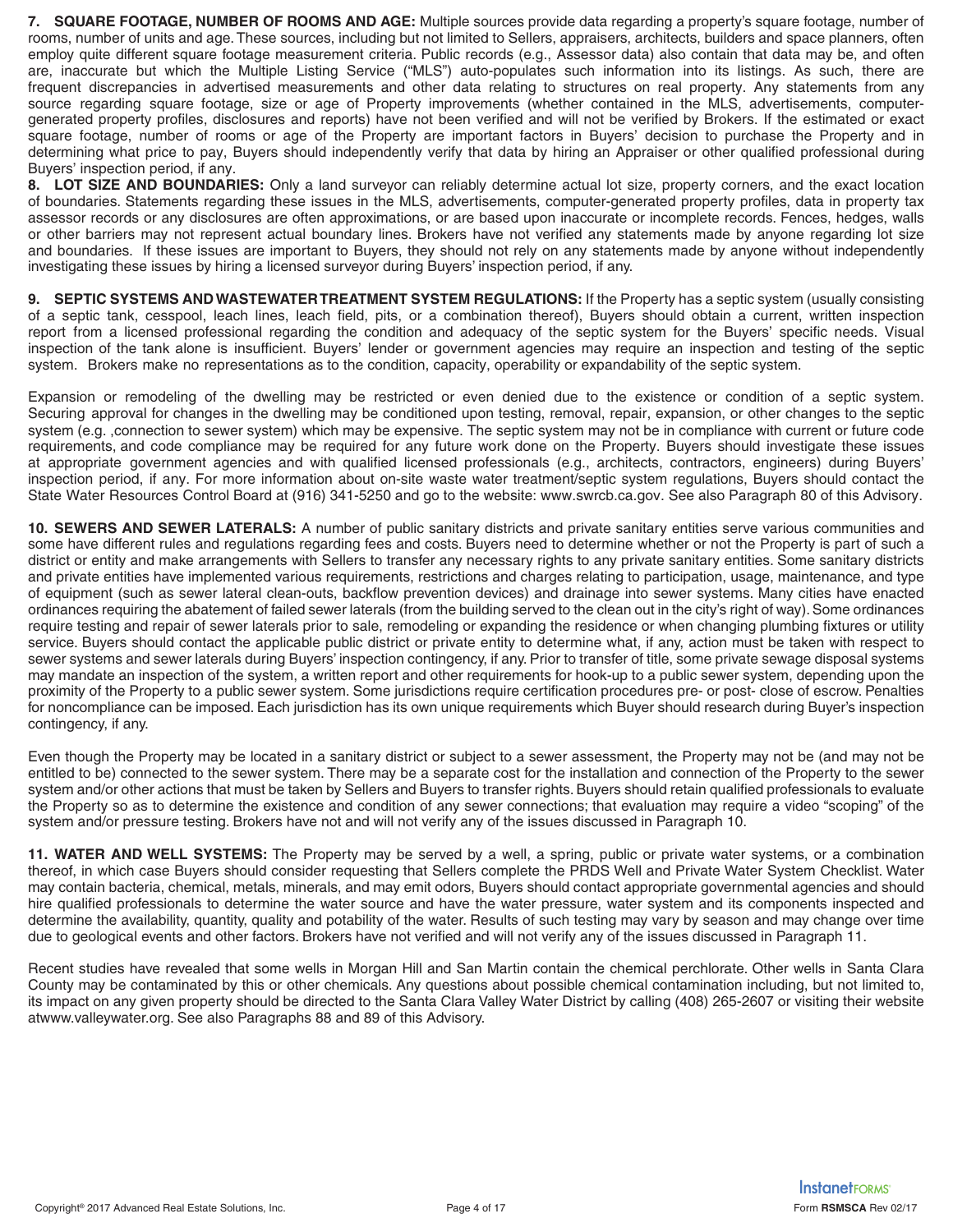The Santa Clara Valley Water District manages water resources and provides stewardship for the county's five watersheds, including ten reservoirs, groundwater basins and hundreds of miles of streams. The District captures local rainfall in the reservoirs throughout the winter months. Then in the spring and summer, the District releases water from the reservoirs to replenish the underground water supply. Because the amount of local rainfall cannot be predicted, there is no way to guarantee that any given reservoir will fill up each winter or that there will be sufficient water for all purposes, including recreation facilities. Brokers are not experts on this topic.

Buyers can obtain additional information from the Santa Clara Valley Water District by calling (408) 265-2607 or go to the following website: www.valleywater.org.

**12. WATER SHORTAGES AND CONSERVATION / WATER CONSERVING PLUMBING FIXTURES:** The Property may be subject to state or local water shortages, conservation, usage and other measures, such as water hook-up restrictions and, at various times, mandatory rationing and the need to bring in water from outside sources. The policies of local water districts and the city or county in which the Property is located can result in limitations on the amount of water available to the Property, restrictions on its use of water, increasingly graduated costs, and penalties for excess usage. Buyers should contact the supplier of water to the Property regarding the supplier's current or anticipated policies on water usage and to determine the extent to which those policies may affect Buyers' intended use or development of the Property. If the Property is serviced by a private well or private water system, drought conditions or a low water table, it may become necessary to arrange, through a private supplier, for delivery of water to the Property. Buyers should contact water supply companies for the costs involved.

Current law [Civil Code Section 101.1, et seq.] requires that "noncompliant plumbing fixtures" be replaced with "water-conserving plumbing fixtures" by certain prescribed deadlines. A "noncompliant plumbing fixture" is (1) any toilet manufactured to use more than 1.6 gallons of water per flush (2) any urinal manufactured to use more than one gallon of water per flush, (3) any showerhead manufactured to have a flow capacity of more than 2.5 gallons of water per minute and (4) any interior faucet that emits more than 2.2 gallons of water per minute. The compliance deadlines are as follows:

**A. Single Family Residences:** If an alteration or improvement is undertaken for which a permit is required, compliance is a precondition of final permit approval (or, as applicable, certificate of final completion or occupancy). **After January 1, 2017, however,** all single family residences built before 1994 must be brought into compliance whether or not the property is being altered, repaired or otherwise improved. [Note: Condominium units are not subject to this requirement.]

**B. Multifamily and Commercial:** Compliance is required where (1) building additions increase the floor area of the space in the building by more than 10%, (2) estimated costs of alterations or improvements exceed \$150,000 or (3) plumbing fixture are located in the room where permit-required work is undertaken. **After January 1, 201, however,** all multifamily and commercial properties must be brought into compliance whether or not the property is being altered, repaired or otherwise improved. **CAUTION:** Owners of such properties should carefully review the applicable statutory language and seek legal advice regarding compliance with the many important elements of compliance, disclosure, notification and other provisions not detailed in this summary.

**13. WET WEATHER CONDITIONS:** California experiences a wide range of weather conditions and at times has heavier-than-usual rainfall. During heavy rains, properties may become susceptible to earth movement, drainage problems and flooding. Properties which may not have experienced past water intrusion into or under improvements may experience these conditions due to weather- related phenomena. Sellers are obligated to disclose to Buyers those defects or conditions known to Sellers which affect the value or desirability of the Property; however, not all Sellers may be aware of recent changes in the condition of a Property or its improvements caused by unusually wet weather. Buyers should investigate these issues and conditions with licensed geotechnical engineers or other licensed engineers during Buyers' inspection period, if any.

**14. WATER INTRUSION:** Many homes suffer from water intrusion or leakage either on a short-term or long-term basis. Causes of water intrusion are varied, and may include defective construction, faulty grading, deterioration of building materials and absence of waterproofing. Water intrusion can cause serious damage to the Property including, but not limited to, wood rot, mold, mildew and even damage to the structural integrity of the Property. The cost of repairing and remediating water intrusion damage and its causes can be significant. The existence and cause of water intrusion is often difficult to detect. An absence of visual evidence of water intrusion does not mean that such intrusion does not exist. Buyers should have the Property inspected for water intrusion by a licensed professional during Buyers' inspection period, if any.

**15. GROUND WATER, NATURAL SPRINGS AND WATER RUNOFF:** Some properties have high water tables that can lead to water intrusion problems, intensify mold growth and compromise the stability of soils and foundations. High water tables may affect septic systems, wells and the development, use and enjoyment of the land, particularly during months of heavy rain. Many properties have natural springs and rain water runoff issues that may result in standing water, dry rot, flooding, mold, foundation failure or other potential water damage to improvements. Hillside properties or properties with retaining walls may be more susceptible to these issues. Buyers should retain geotechnical engineers and civil engineers to help evaluate the effect of high water tables on the Property and consider drainage modifications to protect the structure and improve the value, development, use, and enjoyment of the surrounding area. If the Sellers' disclosures, any visual inspection of the Property, or any professional inspection report indicates a past or current water-related issue, Buyers are strongly encouraged to thoroughly investigate the problem (even if it is common to the area) to determine its cause and possible repair costs to rectify the problem with licensed professionals during the Buyers' inspection period, if any. Brokers have not verified and will not verify any of the issues discussed in Paragraph 15.

**16. CREEKS AND CULVERTS:** Many properties are impacted by creeks (narrow channels or small streams) and culverts (man-made structures used to enclose a flowing body of water which is usually designed to allow water to pass underneath a road or other structures). If the Property includes, abuts or is near a creek or culvert, buyers should engage licensed professionals and investigate the possibility of flooding and water intrusion that may result from those water sources during Buyers' inspection period, if any. In addition, federal, state, county and some city entities and agencies have enacted regulations regarding creeks and culverts.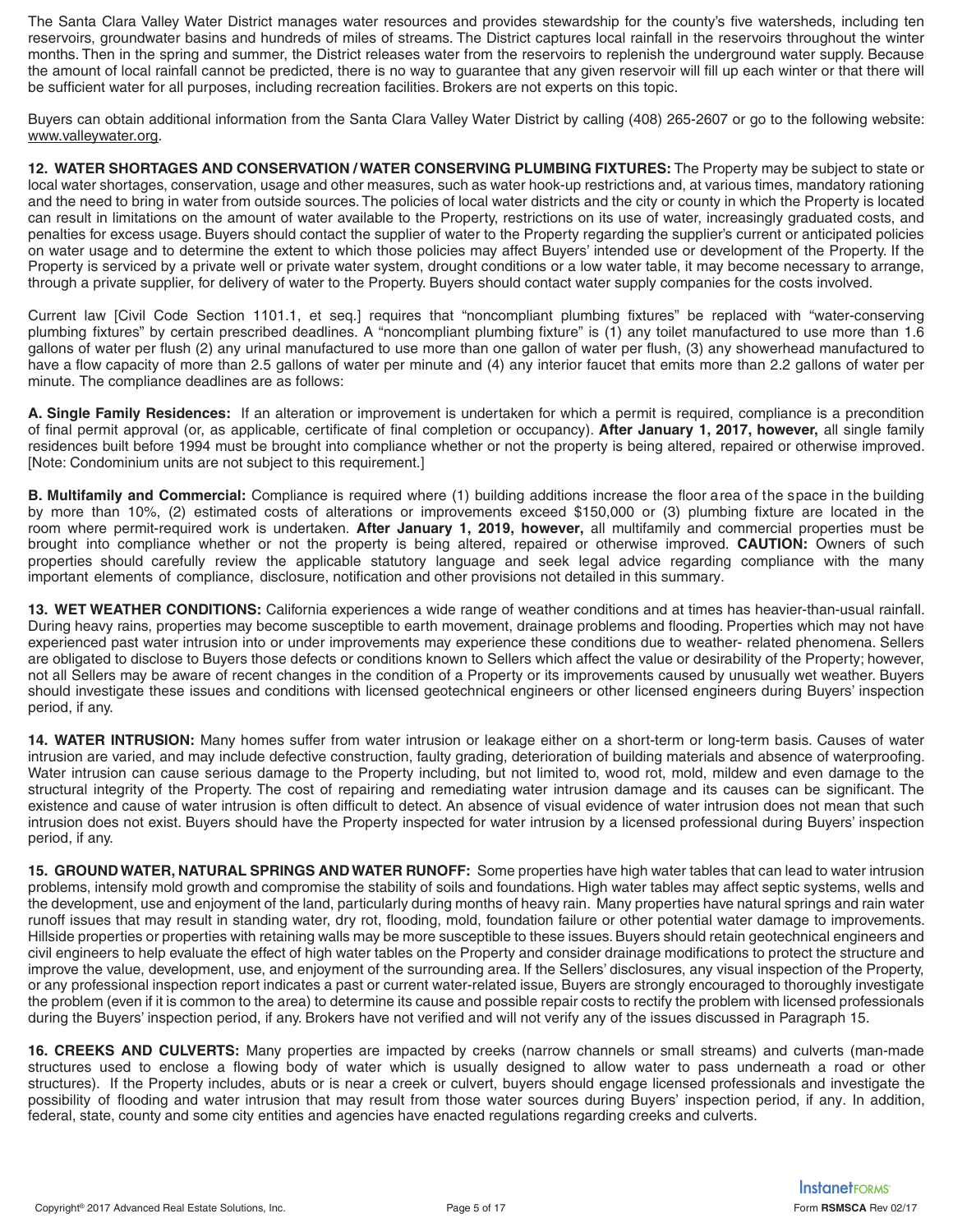Some municipalities have implemented land management programs to keep creeks and groundwater free-flowing and clean. Due to pressures from development, all potential sources of environmental pollution are coming under public scrutiny, including these from farming and horse property. Buyers should investigate the County's land management programs during their inspection period, if any, at the following website: www.sccgov.org.

**17. LEVEES:** A levee is an embankment to prevent a river or body of water from flooding bordering land. Due to proximity to various bodies of water and waterways, several geographic areas either have existing levees or require the construction of levee. The Federal Emergency Management Agency ("FEMA") is responsible for certifying that any existing or proposed levees will protect an area against certain flood levels. FEMA is in the process of digitizing and updating their Flood Insurance Rate Maps ("FIRM") for several areas. All levees must be properly maintained and FEMA has indicated that certain levees need to be improved. The current and future existence or condition of a levee may impact the need for flood insurance. Brokers are not qualified to determine whether or not the Property is or will be impacted by the existence, maintenance, improvement or construction of any levee. For more information contact the relevant County government or FEMA at: www.fema.gov.

**18. WOOD DESTROYING PESTS AND ORGANISMS:** The presence of wood destroying pests or organisms can cause damage to the structures on the Property. To determine whether such pests or organisms are present, Buyers should have the Property inspected during Buyers' inspection period, if any, by a licensed structural pest control company which will issue a written report separated into two sections: Section 1 will identify areas where current infestation or infection is evident. Section 2 will identify conditions which will likely lead to infestation or infection. Who pays to correct these issues is negotiable.

**19. PETS, ANIMALS AND PESTS:** Current or previous owners may have kept domestic and other indoor or outdoor animals at the Property. Animals can cause damage to the Property: odors from animal urine or waste may be dormant for long periods and then become active because of heat, humidity or other factors (such as some cleaning techniques), or be temporarily masked by other odors (such as fresh paint or new carpet); animal urine and feces can also damage floors, floor coverings, walls, baseboards, or other components. Additionally, animals can attract fleas, ticks and other pests that can remain on the Property after the animal has been removed. Complete elimination of odors and other problems created by animals may not be possible even by professional cleaning efforts or replacing carpets, pads and other affected components.

The Property may be subject to ordinances regulating the maintenance, breeding, number, or type of animals permitted, or other requirements such as spaying or neutering. Homeowner and Common Interest Associations often impose additional restrictions on animals. Buyers should investigate such restrictions during their inspection period, if any. Neighbors may have animals that can cause problems including, but not limited to, noise and odors. Common pets such as dogs can bark, cats are not easily contained, and in some cases more unusual animals (e.g., poultry, exotic birds, and reptiles) may create issues that impact the value, use and enjoyment of the Property. California is home to a wide variety of animals, reptiles and insect life including, but not limited to, ants, bedbugs, bats, rodents, snakes and larger wild animals such as mountain lions and deer, some or all of which may enter or inhabit the Property and may be difficult to eliminate or control. These creatures can damage landscaping, might be a hazard to people, pets or other animals and may cause issues that impact the Buyers' use and enjoyment of the property. Proximity to rural or open space areas increases the likelihood of this problem. If these are issues of concern, Buyers should discuss and/or investigate these issues with licensed professionals, including local animal/pest control companies, and/or other qualified agencies or organizations during Buyers' inspection period, if any.

**20. ENDANGERED SPECIES ACT:** Under the Federal Endangered Species Act (16 U.S.C. §§ 1531-1544) and several additional California requirements, many species of plants and animals are deemed to be "endangered" or "threatened" and are thus subject to special protective measures which may impact the use or development of the Property; this is especially true in areas that abut a body of water or are in designated wetland area. Violating these laws can result in substantial fines and other civil penalties, and Buyers should contact the U.S. Fish and Wildlife Service at www.fws.gov and the California Department of Fish & Wildlife at www.dfg.ca.gov to determine if the Property is within any designated critical or essential habitat for any listed species. Buyers should also consider hiring qualified professionals experienced with application and enforcement of the Endangers Species Act during Buyers' inspection period, if any. Brokers have no expertise on this subject.

**21. POWER LINES AND POWER PLANTS:** Cities and counties receive electrical service through power transmission lines from power plants that may be located in proximity to the Property. The Property may be impacted by an easement for the benefit or use of utilities and impacted by the existence of high voltage lines, transformers, other types of power equipment and electro-magnetic fields. All areas have experienced power outages caused by various factors at various times. Buyers should confer with the local utility, the State Public Utilities Commission and appropriate professionals during Buyers' inspection period, if any, and investigate the impact that any of these issues may have on the value, development, use, and enjoyment of the Property.

**22. UNDERGROUND UTILITIES AND PIPES:** Some communities have begun the process of relocating utility lines underground in order to remove the utility poles in the neighborhood. These projects can result in special tax assessments, increased costs for homeowners and temporary disruptions of the neighborhood. Water, natural gas and other types of fuels are delivered to communities through a network of underground pipes that are connected to residential and commercial properties. Some areas have been adversely impacted by disruptions in service or damage to these underground pipes including, but not limited to, the destruction of homes. The general location of gas and hazardous liquid transmission pipelines is available to the public via the National Pipeline Mapping System (NPMS) Internet Web site maintained by the United States Department of Transportation at www.npms.phmsa.dot.gov. Buyers should investigate these issues with the appropriate municipality and/or Pacific Gas and Electric Company ("PG&E") during Buyers' inspection period, if any, to determine if the Buyers' development, use or enjoyment of the Property is or will be impacted by underground utilities and/or pipes.

**23. SOILS AND GEOLOGIC CONDITIONS:** All land in California is subject to settling, slippage, subsidence, earthquakes and other forms of movement. The geologic forces that have shaped California over the eons are still active today. Much of California has expansive or adobe soil which can expand and contract depending upon the amount of water in the soil. Soil expansion and contraction can cause movement or shifting of structures, foundations and the land. Hillsides are frequently active or potentially active landslide areas which can negatively impact hillside properties and surrounding properties. The Property may be constructed on unstable or improperly compacted soil and have inadequate drainage capability. Buyers should confirm with an attorney the legality, enforceability and scope of any easements (whether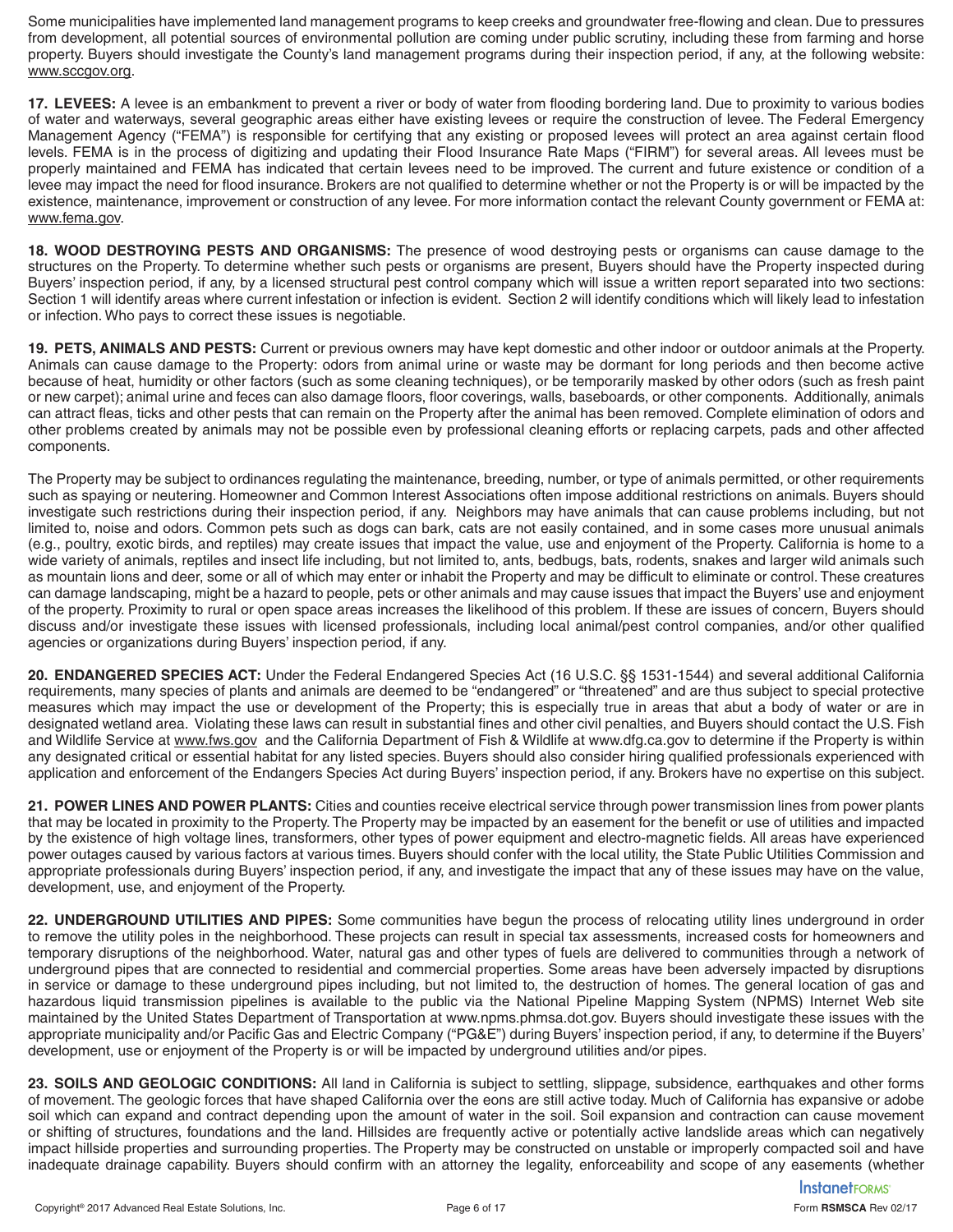recorded or not) to deal with all surface and ground water. Additionally, the Property may have known or unknown mines, mills, caves or wells. Any of these issues can cause structural problems or destruction of improvements on the Property and impact the ability to use or develop the Property. Buyers should retain geotechnical engineers and civil engineers to evaluate soil stability, grading, drainage and other soil conditions of the Property to determine how these forces may affect improvements to the Property and, when necessary, consider drainage modifications to protect the structure and improve the use and enjoyment of the surrounding area. Buyers should not simply rely on geologists or companies that review governmental maps (see Paragraph 43); for further information, Buyers should contact licensed geotechnical professionals during Buyers' inspection period, if any.

**24. EASEMENTS, ENCROACHMENTS, PUBLIC TRAILS, ACCESS RIGHTS, PRIVATE ROADS & MAINTENANCE AGREEMENTS:** Sellers need to disclose all known facts relating to the location, existence, maintenance and other obligations of any easement, access right, shared or private road/driveway, shared or private well systems and components, public trails and any possible encroachments affecting the Property. Buyers should investigate these issues and engage a real estate attorney evaluate all relevant documents, whether recorded or not.

Some communities have created and maintain public trail systems which abut private residences. Trails may be used by pedestrians, bicyclists, horseback riders and animals; as such, the proximity of public trails may impact the value, development, use and enjoyment of the Property.

Only a surveyor can confirm the exact location of easements, trails, shared or private roads/driveways and encroachments. There may be unrecorded easements, access rights, encroachments and other agreements affecting the Property that may not be known by the Sellers and Brokers or cannot be determined by a survey and a title search. Statements regarding these issues in the MLS or advertisements, or plotted by a title company, are often approximations, and may be based upon inaccurate or incomplete records.

The use or maintenance of the Property or other properties by Sellers or others may or may not establish an actual easement, access right, shared or private road, driveway, maintenance obligation or encroachment. Whether or not a written agreement exists to establish a perceived use or obligation, Buyers should have these issues evaluated by a real estate attorney. Brokers have not verified and will not verify any statements made regarding matters identified in Paragraph 24.

**25. VIEWS AND VIEW ORDINANCES:** Views from the Property may be affected by weather conditions, future development, growth of trees and vegetation on other properties, current location and future construction of cellular antennas and the use of any property within the line of sight of the Property. Buyers should review any covenants, conditions and restrictions ("CC&R's"), ordinances, regulations, and any other documentation which may relate to views. Buyers should also contact neighboring property owners, government agencies, architects and homeowner associations during Buyers' inspection period, if any, to evaluate any issues that might impact views.

Some cities and counties have view ordinances that may limit the planting of new trees, restrict the height of trees and limit future construction. Properties that are subject to a view easement may be required to maintain their landscaping so as to prevent any unreasonable obstructions to the views of other property owners. Certain trees that are part of the natural habitat may be exempt from these local ordinances. Often a view property will have recently trimmed trees and shrubs revealing the view; maintaining that view could entail not only trimming foliage on the Property, but may also involve enlisting the cooperation of their neighbors to keep their foliage trimmed, possibly at Buyers' expense. Cities and counties do not often take an active role in these issues; rather, they tend to encourage private resolution of such disputes. Each municipality has a slightly different mechanism for handling these situations, and Buyers should review the applicable Municipal or County Code/Ordinance during Buyers' inspection period, if any. Brokers have not verified and will not verify the information relating to views.

**26. TREE ORDINANCES:** Several municipalities have enacted ordinances to regulate and control the removal of trees. Some cities have identified "heritage" or other significant trees that must be protected or preserved in certain areas. Permits may be required to cut down, destroy, remove or relocate designated trees. Buyers should read applicable tree preservation ordinances, check with relevant governmental entities and consult with an arborist during their inspection period, if any, to determine the health of trees and whether or not any special action can or must be taken with respect to any trees on the Property. The City of San Jose, for example, requires Sellers to make specific disclosures to Buyers regarding street trees on a separate form prior to the sale of residential property. If Property is in the City of San Jose, Buyers should not close escrow without receiving the Sellers' Street Tree Disclosure form. Brokers cannot determine the health of trees or whether or not any tree is subject to any particular tree preservation ordinance.

**27. LAND LEASE:** Some developments are built on leased land, which may mean that: (a) Buyers will not own the land; (b) the right to occupy the land will terminate at some future time; (c) the cost to lease the land may increase in the future; (d) Buyers may not be able to obtain insurance;(e) the ability to obtain (and the cost of initial and future) financing of the Property may be impacted; and (f) the value, development, use and enjoyment of the Property may be impacted . This list may not include all related possible issues. Buyers should obtain a copy of the land lease and discuss with their own attorney or other appropriate professionals the practical and legal implications of owning a home on leased land.

**28. BUILDING PERMITS, ZONING AND CODE COMPLIANCE:** Any structure, or portion thereof, on the Property, including the original building, any addition, modification, remodel, repair, improvement or second unit may have been built without permits, not according to building codes, or in violation of zoning laws and may not legally be used or occupied as contemplated by Buyers (collectively referred to as "nonconforming improvements"). The existence of a nonconforming improvement may have a negative impact on appraised value, ability to obtain financing, require a retrofit, impact habitability, preclude insurance coverage or result in fees, penalties and government enforcement actions. In some cases, nonconforming improvements may be subject to removal by local governmental agencies, including building, planning, zoning, environmental health, and code enforcement departments. Nonconforming or illegal rental units may be required to be vacated and possibly torn down. It might not be possible to legalize or bring such nonconforming improvements up to current code because of zoning or permit issues or other legal or regulatory limitations. Even if a nonconforming improvement was built according to the then-existing code or zoning requirements, it may not be in compliance with current building standards or local zoning. As such, commencing any new construction or remodeling projects may not be possible or may require bringing nonconforming improvements into compliance with current requirements. It is also possible that local law may not allow nonconforming improvements that now exist to be rebuilt in the event of damage or destruction. While Sellers are obligated to disclose all known nonconforming improvements, Sellers may not be aware of all nonconforming improvements or uses, especially those that were made prior to the Sellers' ownership of the Property.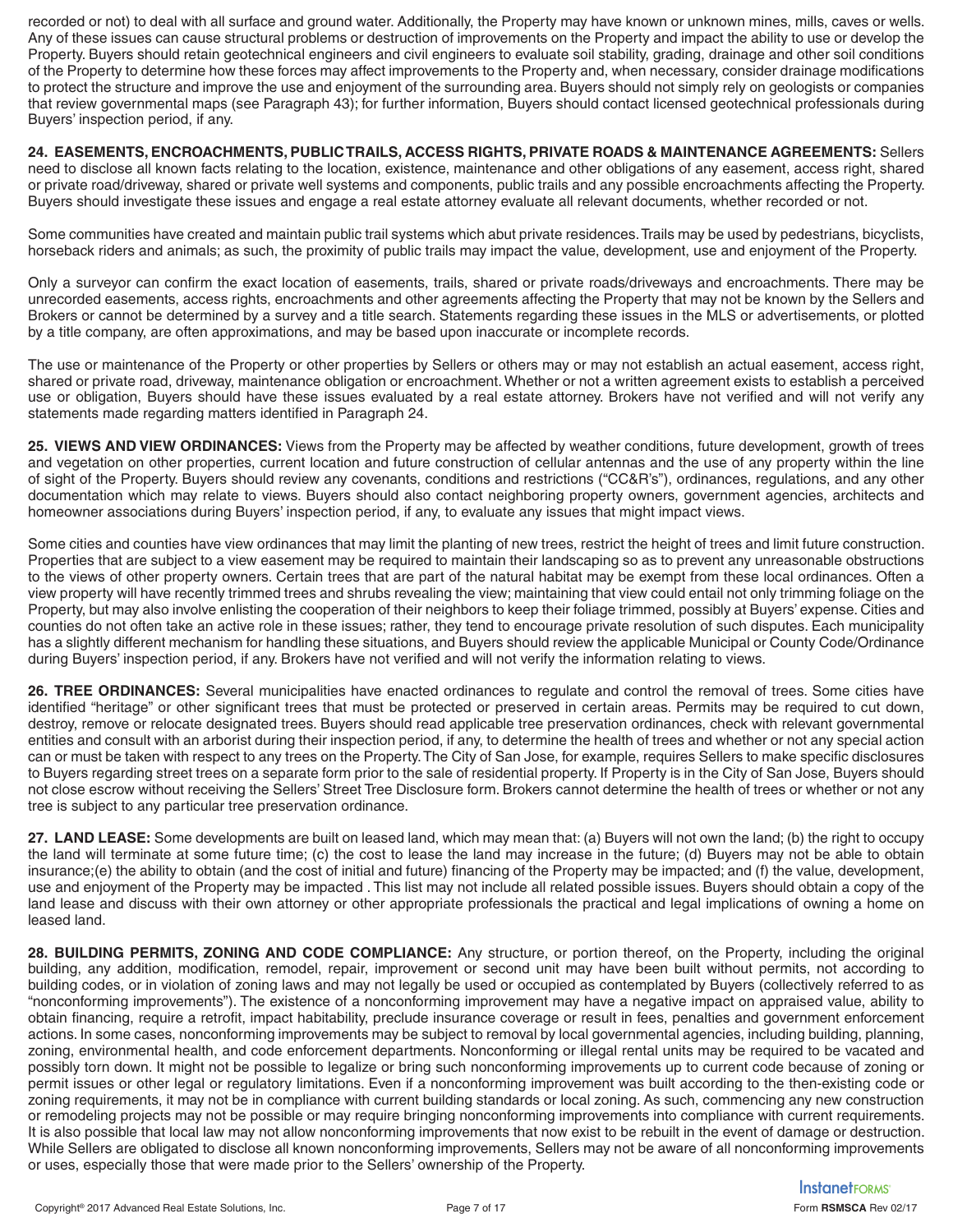Buyers are strongly urged to investigate the possible existence and status of all possible nonconforming improvements by reviewing all files maintained by governmental agencies for the Property (including those listed above), as well as obtaining the advice of contractors, architects, engineers or other professionals to verify the actual status of all permits, legal requirements and the effect of such requirements on past, current and future use of the Property, its development and size limitations during the Buyers' inspection period, if any. Brokers are not required by law to inspect public records and cannot determine the legal status of improvements based solely on their required visual inspection of the Property. Brokers have not verified and will not verify any of the issues detailed in Paragraph 28.

**29. FUTURE REPAIRS, REPLACEMENTS AND REMODELS:** Various federal, state and local governmental agencies impose limitations and restrictions regarding house size, configuration, design, construction and landscaping materials and development of real property depending upon the general location of the Property (e.g., if it is in the Coastal Zone, abuts waterways or is in a designated watershed area or environmental protection zone). Replacement or repairs of certain structures or systems or remodels of portions of the Property may trigger requirements that homeowners comply with laws and regulations that either come into effect after Close of Escrow or are not required to be complied with until the replacement, repair or remodel has occurred. For example, remodeling or repairs may trigger the need to upgrade the electrical system, the type and number of smoke alarms, installation of water conserving plumbing fixtures (see Paragraph 12). Incentives may be available from some utilities to install energy efficient appliances. Permit or code requirements and building standards can change over time, resulting in increased costs to repair existing features or the inability to make any future repair, replacement, remodel or addition to the Property. Changes to state and federal energy efficiency regulations may impact the installation, replacement and some repairs of roofs, windows, water heaters heating and air conditioning units("HVAC"). Federal Environmental Protection Agency ("EPA") regulations require phasing out the use of R-22, freon which may also impact repairs and replacements of existing air conditioning units and heat pumps. State regulations require that when installing or replacing HVAC units, duct work must be tested for leaks in some coastal areas. Home warranty policies may not cover such inspections or repairs. For further information on any of these issues, Buyers should, during Buyer's inspection period, if any, obtain the advice of land use professionals, contractors, architects, engineers or other relevant professionals and investigate with the appropriate governmental agency (e.g., building, planning, zoning, environmental health, code enforcement), the U.S. Department of Energy's website www..energy.ca.gov and the California Energy Commission's website: www.energy.ca.gov/title24.

Many homeowners use unlicensed repair people to save money. However, using unlicensed repair people may create problems because those individuals may not be qualified to do the work, they may not know all of the legal requirements for performance of that work and they may not have insurance, performance bonds or other means to enable them to financially stand behind the work performed. Brokers have not verified and will not verify any of the issues detailed in Paragraph 29.

**30. SMOKE ALARMS & CARBON MONOXIDE DEVICES:** Some cities or counties may require a smoke alarm inspection by a qualified inspector prior to the transfer of title. Sellers and Buyers should contact the appropriate governmental agency and all applicable regulators regarding the type, number and location of smoke alarms and carbon monoxide devices. Buyers need to determine whether an inspection or additional documentation is needed to certify proper installation and operation of the smoke alarms and ascertain the impact that these issues may have on the value, use, enjoyment or development of the Property. Fire department resources vary from district to district. Buyers should investigate these issues during Buyers' inspection period, if any.

**31. RETROFIT, SAFETY & SECURITY REQUIREMENTS:** State and local laws may require installation of barriers, access alarms, selflatching mechanisms and other measures to decrease risks to children and others presented by swimming pools and hot tubs. State and local laws may require the installation of locking mechanisms on doors and window bars, operable smoke alarms and carbon monoxide devices, bracing or strapping of water heaters, and completion of a corresponding written statement of compliance that is delivered to Buyers. Some local governments may impose additional retrofit standards, including, but not limited to, installing low-flow toilets and shower heads, gas shut-off valves, spark arresters and tempered glass. Unless specifically agreed in the Purchase Contract, the Property may not be in complete compliance with applicable requirements. To determine the retrofit requirements and any applicable penalties for non-compliance ,and to determine the extent to which the Property complies with such standards, consult with the appropriate government agencies. To determine the costs, if any, consult licensed construction professionals.

**32. RE-KEYING:** Buyers are advised to re-key all locks upon possession. Alarm system, (which may be leased, see Paragraph 5), should be serviced by professionals and all alarms codes should be changed by Buyers. Garage door openers and remotes should also be re-coded.

**33. ON-LINE PHOTOS & INFORMATION:** Photographs of the Property provided to the MLS and brokers' websites may appear on other brokers' sites as well as national aggregation sites, including Realtor.com, Trulia, and others. It is not possible for brokers to remove photos from websites over which they have no control. Information regarding the Property and the neighborhood may exist online in various blogs, discussion boards, neighborhood associations and homeowner association sites that may offer viewers the opportunity to express opinions and air complaints. Some of that posted information may contain speculation, unfounded assertions and rumors, and it may be difficult to determine what is and what is not true. Sellers and brokers may not be aware of this online information and are not obligated to verify, investigate, or explain posted commentary.

**34. EPA REQUIREMENTS FOR PRE-1978 HOUSING:** U.S. Environmental Protection Agency ("EPA") regulations require (a) that contractors be certified before performing work in homes built before 1978, (b) the use of lead-safe practices and other actions aimed at preventing lead poisoning, and (c) that property owners who wish to renovate, repair, or prepare surfaces for painting in pre-1978 rental housing or space rented by child-care facilities, before beginning work, also be certified and follow the lead-safe work practices required by EPA's Renovation, Repair and Remodeling rule. For further information, contact the U.S. EPA's Lead Information Center at 1-800-424-LEAD [5323], or go to: www.epa.gov.

**35. HISTORICAL DESIGNATION, COASTAL COMMISSION, AND OTHER RESTRICTIONS ON IMPROVEMENTS AND LAND USE:** The Property may be designated as a historical landmark, protected by historical conservancy, subject to an architectural or landscaping review process, lie within the jurisdiction of the California Coastal Commission or other government agency, or be subject to a contract preserving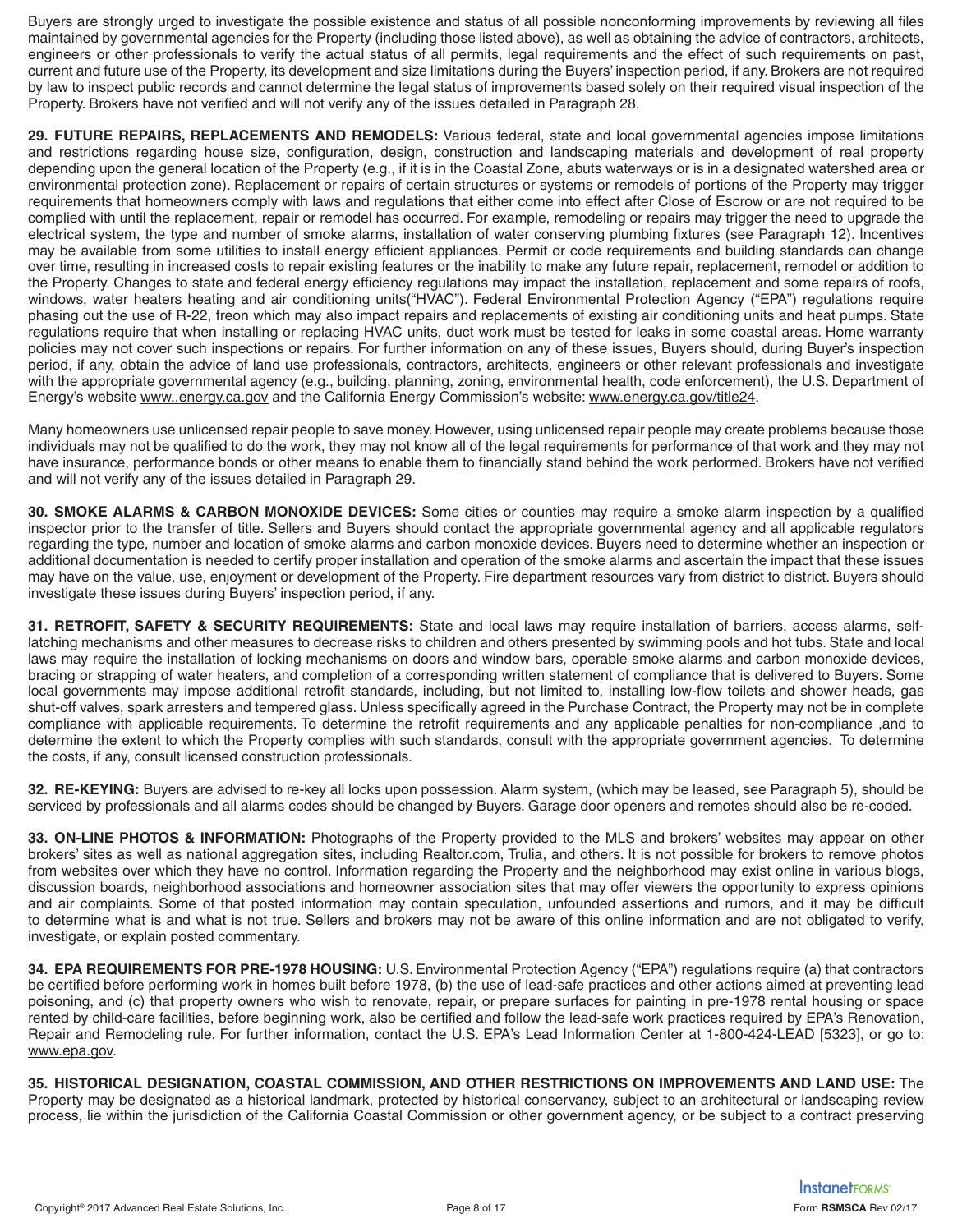use of all or part of the Property for agriculture or open space. Specific structures, sites, trails, roads and natural features may be identified in a "General Plan" or local "Specific Plan" as requiring special treatment and various types of permits and other fees (especially if the Property is located along the California coastline). If the Property is specially designated on any governmental entity's list or map, there may be severe restrictions on Buyers' ability to retain existing features of the Property, develop, remodel, improve, remove, build or rebuild any of the structures or remove or trim trees or other landscaping. Buyers should investigate these issues during Buyer's inspection period, if any, by retaining the services of a land use consultant and contacting all applicable governmental agencies (including, but not limited, to local city and county planning departments, the California Coastal Commission (www.coastal.ca.gov); or call North Central Coast District Office at (415) 904-5260, the California Department of Fish and Wildlife (www.wildlife.ca.gov/) and the U.S. Army Corps of Engineers at: www.spn.usace. army.mil/). See also Paragraph 29 of this Advisory. Brokers have not verified and will not verify any of the issues detailed in Paragraph 35.

**36. RENTAL PROPERTY:** Some state and local laws impose restrictions that limit residential rent that can be charged, the maximum number of tenants who can occupy property, the right of the landlord to terminate a tenancy and the costs to do so. Some municipalities are considering imposing restrictions on vacation rentals as well as bed & breakfast establishments. If rental property is offered to the public, the owner and real estate agent must comply with all state and federal fair housing laws including, but not limited to, making reasonable accommodations for individuals with service or companion animals. Effective July 1, 2017, landlords must provide a statutory bedbug notice to new tenants and must comply with other state regulations to eradicate bedbugs. Buyers should investigate these issues with appropriate governmental authorities and a local landlord/tenant attorney during Buyers' inspection period, if any. Brokers have no expertise on these topics.

**37. 1915 BOND AND MELLO-ROOS COMMUNITY AND OTHER FACILITIES DISTRICTS:** The Property may be subject to an improvement bond assessment under the Improvement Bond Act of 1915 and a levy of a special tax pursuant to a Mello-Roos community facilities or other district. The existence of Mello-Roos and 1915 Bond districts should be referenced in a report by a Natural Hazard Disclosure ("NHD") company. Most other assessment districts will be reported in the Preliminary Report from the title company. Still others may be disclosed by Sellers or local disclosure. Sellers are generally required to make a good faith effort to obtain a disclosure notice from any local agency collecting such taxes and deliver such notice to Buyers. The responsibility for prorating or paying taxes and assessments should be determined as part of the negotiations for the Purchase Agreement.

**38. NOTICE OF YOUR "SUPPLEMENTAL" PROPERTY TAX BILL:** Pursuant to Civil Code § 1102.6(c), Seller or Seller's agent is required to provide the following "Notice of Your "Supplemental" Tax Bill" to the Buyer.

"California property tax law requires the Assessor to revalue real property at the time the ownership of property changes. Because of this law, you may receive one or two supplemental tax bills, depending on when your loan closes."

"The supplemental tax bills are not mailed to your lender. If you have arranged for your property tax payments to be paid through an impound account, the supplemental tax bill will not be paid by your lender. It is your responsibility to pay these supplemental bills directly to the Tax Collector."

"If you have any questions regarding this matter, please call your Tax Collector's Office."

Although this statutory Supplemental Tax Bill Notice refers to a loan closing as a trigger, it is actually the change of ownership which triggers this reassessment. Therefore, the Property can be reassessed even if there is no loan involved in the purchase of the Property. The Purchase Agreement may allocate supplemental tax bills received after the Close of Escrow to the Buyer. For further information concerning these matters, Buyer should contact the County Assessor or Tax Collector. Parcel and other types of taxes may be added and/or increase over time.

**39. PACE:** California First, also known as PACE ("Property Assessed Clean Energy"), is a program available to homeowners to help with energy and water conservation improvements to their property. Through PACE, property owners may finance such projects as adding insulation or installing more energy efficient furnaces, drought tolerant landscaping etc. Buyers and Sellers are cautioned that these financed funds become a line-item obligation on future property tax bills and are usually not listed on Preliminary Reports from Title Companies.

Note: Some lenders may not allow PACE financing because it affects their security interest. Buyers and Sellers are advised to consult with qualified tax, financial and legal advisors regarding the ramifications of an existing PACE loan and applying for a PACE loan. Sellers should disclose the known existence of, and any other information regarding, PACE financing relating to the Property.

**40. FIRPTA/CALIFORNIA WITHHOLDING:** Federal law nominally requires Buyers to withhold and remit to the Internal Revenue Service a set percentage of the purchase price if a Seller is a non-resident alien, unless an exemption applies. The original 10% withholding amount is increased to 15% where the sales price is \$1 million or more. Sellers may avoid this federal withholding requirement by providing to Buyers a "FIRPTA" statement duly claiming exempt status. The statement must be signed by each Seller under penalty of perjury and include each Seller's taxpayer identification number. Alternatively, a "Qualified Substitute" (such as the escrow holder) can state under penalty of perjury that it has verified the required taxpayer identification information. Buyers can also avoid the federal withholding requirement if the Property purchase price is \$300,000 or less and Buyers sign an affidavit stating that they intend to occupy the Property as their principal residence. California law requires that Buyers withhold and remit to the Franchise Tax Board 3 1/3% of the purchase price unless the Sellers sign an affidavit that the Property was the Seller's (or the decedent's if a trust or probate sale) principal residence or that another exemption applies. Exemptions from withholding also apply to legal entities such as corporations, LLCs, and partnerships. Brokers cannot give tax or legal advice. Buyers and Sellers should seek advice from a CPA, attorney or taxing authority.

**41. DEATH ON THE PROPERTY:** California law requires that all Sellers, whether or not exempt from completing any specific disclosure forms, disclose any death on the Property that occurred less than three years of the date an offer to purchase is made. Although the California Legislature deems such deaths not to be "material facts," any responses by Sellers and Listing Agents to direct questions on that topic must be truthful. Buyers who have questions or concerns about this topic should put their inquiries in writing for a written response, if any, from Sellers.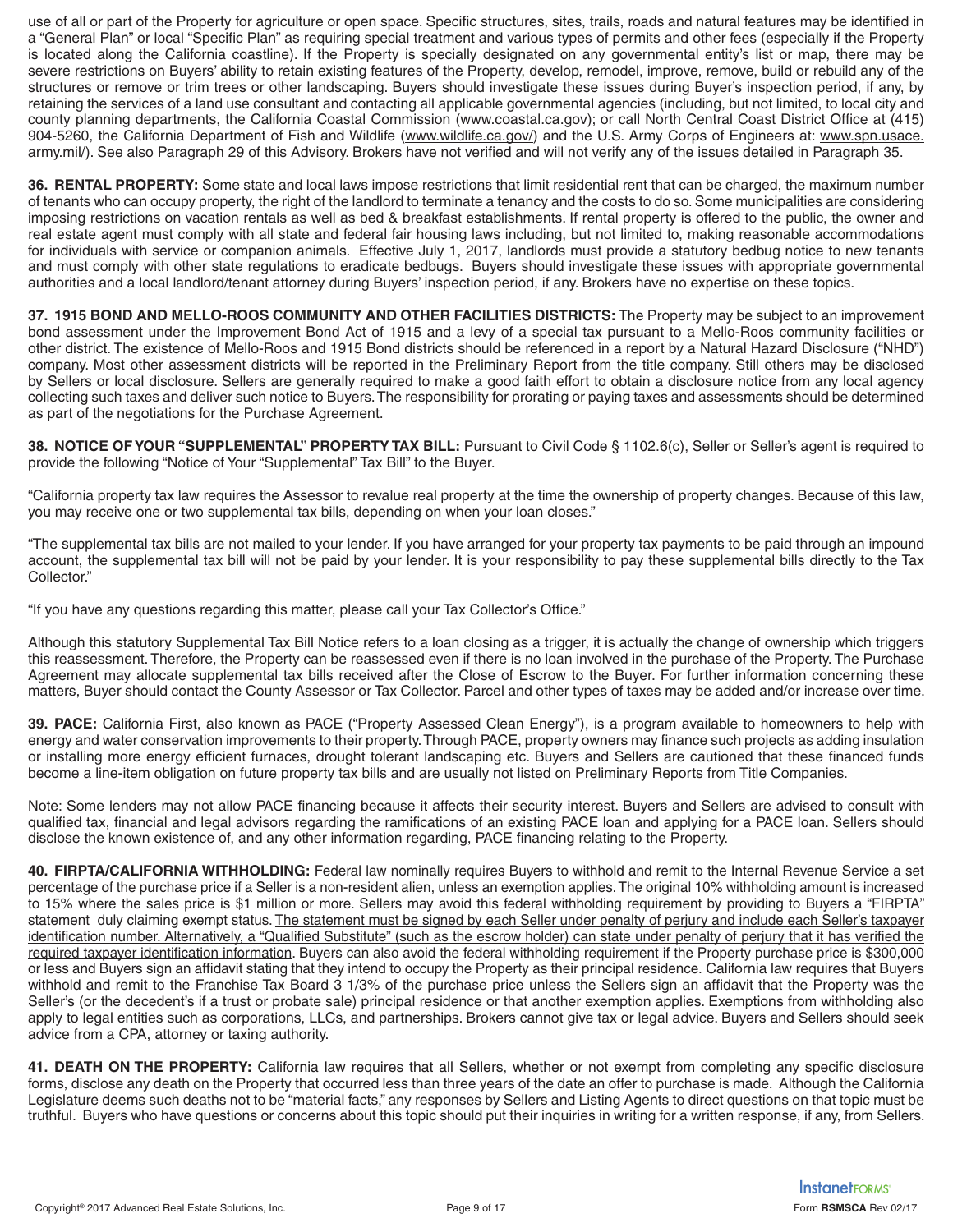**42. TRANSFER DISCLOSURE STATEMENT:** Unless exempt, Sellers of residential property consisting of 1 to 4 units must complete a Real Estate Transfer Disclosure Statement ("TDS") even if the property is being sold "AS IS". The Parties cannot waive this statutory requirement. Seller must, for example, disclose any past or current lawsuits affecting the Property of which they are aware and disputes regarding construction defects with references to Civil Code Sections 900, 903,910 and 914. See Paragraph 6 above. If Sellers have any questions regarding how to respond to any of the questions in the TDS, any supplements to the TDS, any other questionnaires, Buyer inquiries or how to disclose any known material fact, Sellers should consult with their own qualified California real estate attorney.

If Sellers become aware of new information that affects the value, development, use and enjoyment of the Property that has not already been disclosed to the Buyers, Sellers may be required (depending upon, e.g., the purchase contract form) to amend the TDS and give the Buyer a right to rescind the purchase contract within three days of personal delivery (or five days of mailing) of the amended TDS. If Sellers have any questions regarding the obligation to provide an amended TDS, they should consult with a qualified California real estate attorney. Brokers do not have the requisite expertise to provide advice on the issues in Paragraph 42.

**43. NATURAL HAZARDS DISCLOSURE:** Unless exempt, Sellers of residential property consisting of 1 to 4 units must disclose known natural hazards on the Natural Hazards Disclosure Statement ("NHDS") form. Sellers generally retain the services of a third-party natural hazards disclosure company to review public records and maps to provide that information to Buyers. Where a Seller is exempt or is otherwise not required to provide the NHDS, it is recommended that Buyers still secure a NHD report to be informed of natural hazards which could affect the use and development of the Property. Some NHD companies provide information based upon federal, state, county and local sources, but these sources are not always consistent with each other, the maps relied upon may change over time, and the thoroughness of the report may vary depending upon the company chosen and the cost of the report. Buyers should carefully review all sources relied upon in the NHD report. Not all NHD companies use the same sources and some do not include all of the local information. Buyers should not rely exclusively on the NHDS or the accompanying NHD reports for all information regarding natural hazards which may affect the Property. Buyers who have questions about any NHD report should contact the NHD company that issued the report. Although some NHD providers are licensed geologists, they are not conducting a geological examination of the Property. Buyers should have the actual Property inspected by a licensed geologist, geotechnical engineer, or other licensed professionals to evaluate the past and current condition of the Property so as to assess its value, future use and development. Brokers are not qualified to determine the location or extent of natural hazards or to explain the contents of NHD reports.

**44. GEOLOGIC HAZARDS:** California has experienced earthquakes of varying sizes and frequency. There is always a potential for future earthquakes. Earthquake damage may not be discoverable by Buyers' or Brokers' visual inspections. Inspection by a licensed structural engineer is strongly recommended to determine the structural integrity and safety of all improvements on the Property. If the Property is a condominium, or is located in a planned unit or common interest development, Buyers should contact the Homeowners' Association regarding earthquake repairs and retrofit work. Buyers are encouraged to obtain and read the pamphlet entitled "The Homeowners Guide to Earthquake Safety." If the home was built prior to1960, Sellers may be required to complete a questionnaire within that pamphlet. If the Property was built before 1975 and contains structures built with masonry or precast (tilt-up) concrete walls, Sellers must provide Buyers with a pamphlet entitled "The Commercial Property Owner's Guide to Earthquake Safety". Many areas have a wide range of geologic problems and numerous studies have been made of these conditions. Some of this information is available for review at city and county planning departments. Buyers should review public maps and reports and/or obtain a geologist's inspection report rather than relying solely on the NHDS (see Paragraph 43).Buyers may be able to obtain earthquake insurance; Sellers who agree to provide financing should also consider requiring Buyers to obtain such insurance.

**45. EARTHQUAKE FAULT ZONES AND SEISMIC HAZARD ZONES:** California law requires the delineation and mapping of "Earthquake Fault Zones" along known active faults and "Seismic Hazard Zones." Affected cities and counties must regulate construction projects within these zones. Improvement of affected properties may be subject to the findings of a geological report prepared by a registered California geologist. However, earthquakes and seismic hazards may occur outside designated zones. For further information, Buyers should make independent inquiries of any research company retained by Sellers (see Paragraph 43) or with appropriate government agencies concerning the use and improvement of the Property during the Buyers' inspection period, if any.

**46. FIRE HAZARDS/ZONES:** Fires annually cause the destruction of many properties in California. Due to climate and topography, certain areas have higher risks of fires than others. Certain fire hazard zones are reported in the NHDS (see Paragraph 43). Certain types of materials used in home construction create a greater risk of fire than others. However, there is a potential for fires even outside designated zones. For further information, Buyers should contact the local fire department as well as Buyers' insurance agent during Buyers' inspection period, if any, regarding the risk of fires. State and local jurisdictions may require that homeowners maintain their properties by means of weed/brush abatement, tree trimming and other measures to create "defensible space" in a fire hazard area. Buyers should consult with all applicable governmental agencies regarding any questions about fire safety zones and applicable regulations.

**47. FLOOD HAZARDS/ZONES:** The National Flood Insurance Program identifies flood plain areas and establishes flood-risk zones within those areas which are shown on the NHDS (see Paragraph 43). That program mandates flood insurance for properties within high-risk zones if loans are obtained from a federally-regulated financial institution or are insured by any agency of the United States government. The extent of coverage and costs may vary depending upon which flood zone applies and some properties may now be required to have an elevation certification on file with the local government in order to obtain insurance coverage. Buyers should recognize that there is potential for flooding even outside designated zones. For further information, Buyers should consult their lender, insurance agent and the Federal Emergency Management Agency (FEMA) during Buyers' inspection period, if any.

**48. ENVIRONMENTAL HAZARDS:** The presence of such environmental hazards as lead-based paint and other lead contamination, asbestos, formaldehyde, radon, methane, other gases, fuel oil or chemical storage tanks, contaminated soil or water, hazardous waste, waste disposal sites, electromagnetic fields, nuclear sources, urea formaldehyde, tri-chloro-ethane or tri-chloro- ethylene (a.k.a."TCE"), and other conditions and materials may adversely affect the Property and may cause health problems to people and animals. Buyers should have qualified experts inspect the Property for existing and potential hazards during Buyer's inspection contingency period, if any. Not all inspectors are licensed and licenses are not available for all types of inspection activities. Buyers and Sellers should also read the pamphlets entitled "Residential Environmental Hazards; A Guide for Homeowners, Homebuyers, Landlords and Tenants" and "Protect Your Family from Lead in Your Home."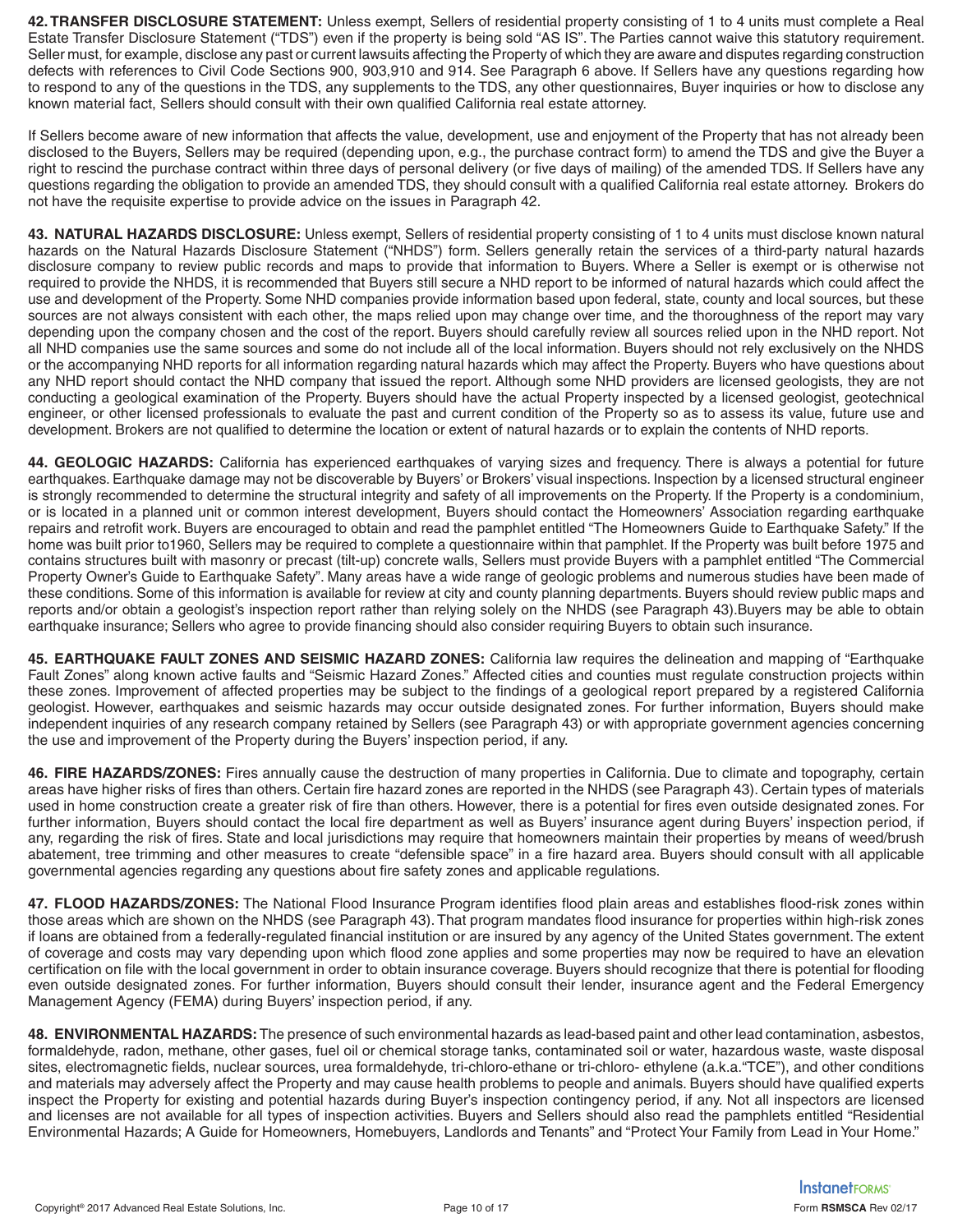**49. MOLD:** Mold is one type of environmental hazard. The presence of toxic and non-toxic mold, fungi, mildew and other organisms (collectively referred to as "Mold") may adversely affect the Property. Current information indicates that some types of Mold may cause severe health problems for certain individuals, but not everyone. Not all Molds are detectable as part of a visual inspection by a Broker or even a professional whole-house inspector. It is also possible that the Property could have a hidden Mold problem unknown to the Sellers. The only way to provide any reasonable assurance that the Property does not have a Mold or other health hazard problem is to retain the services of an environmental expert to conduct specific tests at the Property. These tests customarily consist of an interior and exterior examination for airborne spores and a carpet test, but other procedures may be necessary. Any visible Mold should be professionally evaluated. Brokers have not verified and cannot verify whether there is or is not any type of health hazard.

Buyers should consider having a specific Mold test performed by an environmental professional as either a separate investigation or an add-on to their whole-house inspection. This is especially necessary if a Buyer has a known problem with Mold or if any of the inspection reports or disclosure documents indicate that evidence of past or present moisture, standing water or water intrusion at the Property, since most Mold thrives on moisture. All inspections, including those to detect Mold, should be completed during Buyer's inspection period, if any. Any waiver or failure on the part of Buyers to complete and obtain all appropriate tests, including those for Mold, is against the Brokers' advice. For more information about Mold, Buyers should consult the Environmental Pamphlet referenced in Paragraph 48.

**50. UNDERGROUND STORAGE TANKS ("UST"):** Many homes may have or have had an underground storage tank ("UST") for the fuel oil that fired the furnace or for storage of gasoline or oil. As natural gas became the standard fuel for home furnaces, virtually all of the old furnaces were replaced. However, many USTs remain buried on some properties and cannot be detected as part of a visual inspection. The California State Water Resources Control Board regulates all residential USTs in California. The licensing, inspection and regulation of residential USTs is currently not required if the tanks capacity is less than 750 gallons and it was used for fuel oil only. However, this does not guarantee that any given property would be exempt from abatement if a UST is discovered. Each municipality has different regulations that may include tank removal and soil cleanup of any toxic material that may have leaked from the UST. For further information, contact the Public Works Department, Building Department and Fire Department for the Property.

**51.GOVERNMENTAL SERVICES:** Economic and political factors may impact the cost, nature and extent of available governmental services including, but not limited to, law enforcement, fire protection, postal service and public works. Buyers should investigate the impact that these issues may have on the value, development, use and enjoyment of the Property during their inspection period, if any. Brokers have not verified and will not verify the issues addressed in Paragraph 51.

**52. SCHOOLS:** Neighborhood schools normally serving the Property may not have space available in current or upcoming school years and some schools may be impacted by busing, overcrowding, financial cutbacks, academic achievement difficulties, possible closings and other issues. Each school district has its own rules regarding school assignments and these rules may change at any time with little notice. The ability to provide schooling for children with special needs varies greatly in different communities. Buyers should thoroughly investigate these and other issues with local school districts during Buyers' inspection period, if any. Brokers have not verified and will not verify the issues in Paragraph 52.

**53. NOISE AND ODORS:** Levels and types of noise and odors that bother one person may be acceptable to others. Factors which can impact these subjective issues include, but are not limited to, various types of trains, buses, light rail, BART, freeways, nearby farming industry, construction, neighbors, animals and other causes. The Bay Area is also served by three international airports, several municipal and private airports and Moffett Field. Aircraft fly over virtually all residential areas creating noise levels that vary depending upon the aircraft type, size, altitude, time of flight, weather conditions and on the Property's proximity to flight paths and airports. Local amenities, facilities and venues including, but not limited to, the Shoreline Amphitheater, Mountain Winery, Montalvo Center for the Arts, Great America, Levi's Stadium, Avaya Stadium, SAP Arena, schools, parks and ball fields, produce noise at various times. Some coastal properties may be impacted by tsunami warning systems. Buyers should visit the Property at various days and times to personally determine noise levels; Buyers should also contact the respective transportation agencies to determine whether potential noise and odors levels are acceptable to Buyers and will impact the value, development, use and enjoyment of the Property.

**54. SMOKING ORDINANCES:** The Counties of Santa Clara and San Mateo as well some cities in those counties have or are in the process of enacting smoking ordinances regulating smoking pollution from variety of tobacco and non-tobacco devices within some types of residential property. These regulations may limit or affect where smoking is permitted, the terms of any applicable lease agreements, the smoker's responsibilities to others for the effects of second-hand smoke and other issues. Different rules may apply to multi-unit residences. CC&Rs and homeowners' association rules and regulations may also address these issues. For more information, Buyers should go to the applicable governmental website and should contact the homeowners' association.

**55. MARIJUANA & DRUG LABS:** Although California law now permits some cultivation, possession and use of marijuana, federal law recognizes no lawful use for marijuana and federal criminal penalties regarding marijuana remain in effect. Buyers and Sellers should consult with a California attorney regarding the legal risks and issues surrounding the purchase or ownership of a property where marijuana activity has been taking place. Cultivation or storage of marijuana may cause damage or alteration to the Property which may not be visibly apparent. Parts of some properties have been used as illegal methamphetamine labs. California law requires owners to notify occupants of such usage. Depending upon the circumstances, special clean-up efforts may be needed. Brokers do not have the necessary expertise to evaluate the issues in Paragraph 55. Buyers should consider hiring an environmental hygienist contractor and other appropriate professionals to inspect a property where marijuana activity has taken place or where there has been a methamphetamine lab.

**56. CRIME:** The existence of crime is a fact of life. Some areas experience more crime than others and crime statistics for various areas may rise and fall over time. Local law enforcement agencies may target designated areas for special, but temporary, enforcement measures. Individual criminal acts may occur anywhere and may or may not be reported to law enforcement or news sources. During their inspection contingency period, if any, Buyers should check with local law enforcement agencies if concern over criminal activity is a factor in the purchase of the Property. Brokers do not undertake these investigations and do not have the necessary expertise to evaluate criminal activity.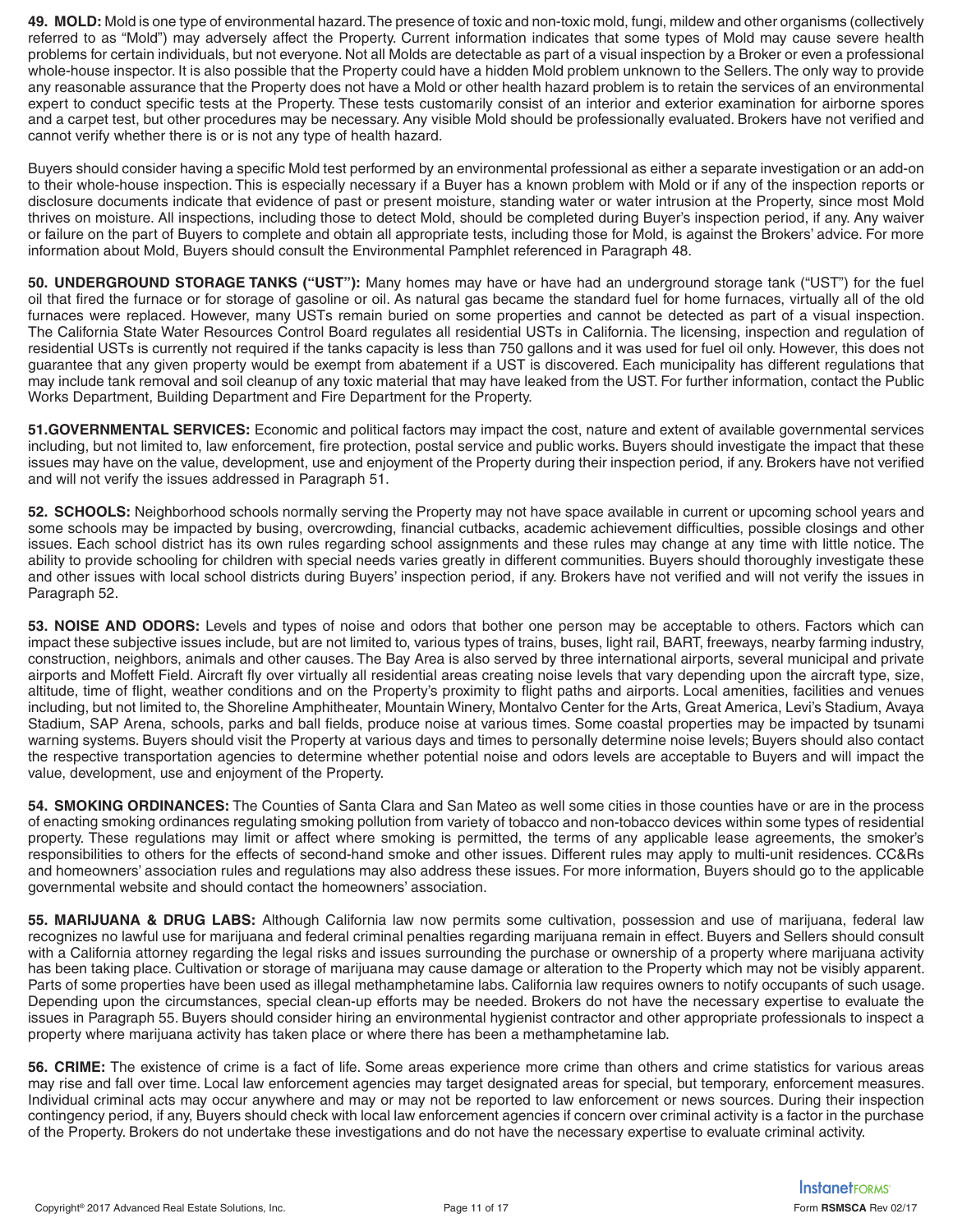**57. WIRE FRAUD SCAM ALERT:** Recently some Buyers and Sellers have received emails purportedly sent by their agent or an escrow company providing wire transfer information, but that are actually sent by hackers who re-direct the funds to the hacker's account with an offshore site. Buyers and Sellers should confirm all email wire transfer instructions directly with the escrow officer by calling the escrow officer directly and personally confirming verbal wire transfer instructions before taking any steps to have their funds transferred. If a questionable wiring instruction has been received, Buyers and Sellers should promptly notify their bank, their real estate broker and the escrow officer, as well as the FBI at www.fbi.gov or the Internet Complaint Center at www.ic3.gov.

**58. FREEWAYS, HIGHWAYS AND STREETS:** The ability to travel on public roads varies greatly due to present and future changes in those roads, development and construction of other properties, weather, traffic congestion, and such other factors as peak travel times. Public and private events and venues can add substanially to travel times, and resultant traffic impacts may adversly affect the value, development, use and enjoyment of the Property. Buyers should assess their own transportation needs and investigate relevant transportation issues during various times and days of the week during their inspection period, if any.

**59. TRAINS AND BART:** Caltrans operates commuter trains that run daily from San Jose to San Francisco and make stops in Santa Clara and San Mateo Counties. A railroad train also runs between San Jose and Cupertino several times a week. Freight trains operate at various times of day and night in both counties. The Bay Area Rapid Transit district operates trains. Trains, train tracks and train stations may create noise, impact local streets, and affect the value and desirability of some property. Under regulations issued by the Federal Railroad Administration, trains must produce a distinct, separate, sequential blast at various grade crossings (where a street crosses the tracks) and whenever a train engineer sees a trespasser near the tracks. Caltrans has temporarily relocated horns onto the top of the locomotives, increasing the volume and range of the sound. Caltrans is attempting to balance neighborhood noise concerns with required safety regulations. Since ultimate impact on the Property or Buyers of any type of train traffic is subjective in nature, Buyers are advised to personally investigate these issues during their inspection period, if any, to determine their potential impact. For more information, go to www.caltran.org; www.bart.gov.

**60. HIGH-SPEED RAIL:** On November 5, 2008, California voters approved Proposition 1A authorizing funding of a high-speed rail transportation system ("HSRTS") linking various cities in the State. Both the location of the proposed HSRTS and the possible effect that the construction and operation of that system will have on residential areas has been the subject concern and debate. Some news reports have indicated that, depending upon the location of the HSRTS, it may have a negative effect on some properties in the San Francisco Bay Area. Precisely what impact, if any, the proposed HSRTS system will have on the Property or Buyers is unknown either before, during or after construction and is subjective in nature. Brokers are not experts in this area and Buyers are advised to satisfy themselves with regard to this issue during their inspection contingency period, if any. The California High-Speed Rail Authority ("Authority") is responsible for planning, constructing and operating that HSRTS; Buyers can obtain more information at www.cahighspeedrail.ca.gov.

**61. INSURANCE:** Buyers should consult an insurance broker during Buyers' inspection period, if any, to determine the cost of homeowners' insurance, the types of available coverage and any restrictions that the carrier might impose. Some insurance companies may impose such retrofit requirements as installation of safety glass, fireplace spark arrestors, and a gas shut-off valve. (The fact that an insurance company may require these repairs as a pre-condition of coverage does not necessarily mean that a Seller is otherwise legally obligated to install such devices). Insurance coverage for certain high fire risk, hillside, oceanfront and brush properties may only be available from the California Fair Plan; coverage may be limited and the cost of this insurance may be increased. Buyer's own insurance agent should be consulted during Buyer's inspection contingency period, if any, regarding the availability of coverage under the California Fair Plan and the length of time it may take for processing a California Fair Plan application. Flood insurance may also be required from the National Flood Insurance Program (see Paragraph 47). If the Property is a condominium or part of a common interest development, the Homeowners' Association may provide some insurance coverage for the common area and units, but the Homeowners' Association may not provide coverage for the individual units or the homeowners' personal belongings. Buyers should ask for a copy of the Homeowners' Association insurance certificate and provide that to their own insurance broker to ensure that adequate coverage is provided for. Buyers should also consider asking Sellers order a C.L.U.E. report, (a 5-year history of past insurance claims) on the Property. Some insurance companies at various times have stopped issuing homeowner's insurance policies in California as well as in other states as a result of the increase in mold claims. Some insurance companies will not issue a homeowner's policy on a home that has had any mold or water intrusion claims within the last five years. Obtaining homeowner's insurance may be difficult, if not more expensive, where either the Seller or the Buyer has made a mold or water intrusion claim within the last five years. During their inspection or insurance investigation, Buyers should assure themselves that homeowner's insurance can be obtained on the Property.

In the event that the Parties propose either that Seller retain possession of the Property after escrow closes (for any period of time), or that Buyer obtain possession prior to the Close of Escrow, the Parties should first consult with their insurance brokers to ascertain the availability of necessary insurance coverage.

**62. TITLE INSURANCE:** Buyers generally receive a Preliminary Report ("Prelim") from a title company as part of the Buyer's investigation of the Property. California law provides that a Prelim is only an offer of title insurance and is not a guarantee of title. The Prelim may not contain every item affecting title. Buyers should carefully review the Prelim and investigate all of the underlying documents that are referenced as policy "exceptions" or "exclusions". Although lenders must disclose that title insurance is optional, Brokers strongly encourage Buyers to purchase title insurance as recommended in the Mandatory Notice of California Civil Code Section 1057.6 which states, "Important: in a purchase or exchange of real property, it may be advisable to obtain title insurance in connection with the close of escrow since there maybe prior recorded liens and encumbrances which affect your interest in the property being acquired. A new policy of title insurance should be obtained in order to ensure your interest in the property that you are acquiring."

**63. HOME WARRANTY:** Buyers and Sellers can purchase home warranty plans that cover, both before and after close of escrow, various systems of the Property. Sellers can obtain coverage for the Property during the listing period. For an additional premium, upgraded policies providing additional coverage for, e.g., air conditioning, pool, spa, appliances, well and other features may be available. Home warranties do not cover every aspect of the Property and may not cover pre-existing conditions, upgrades for repairs required by state or federal laws. Buyers should review the availability of various home warranty plans during Buyers' inspection period, if any.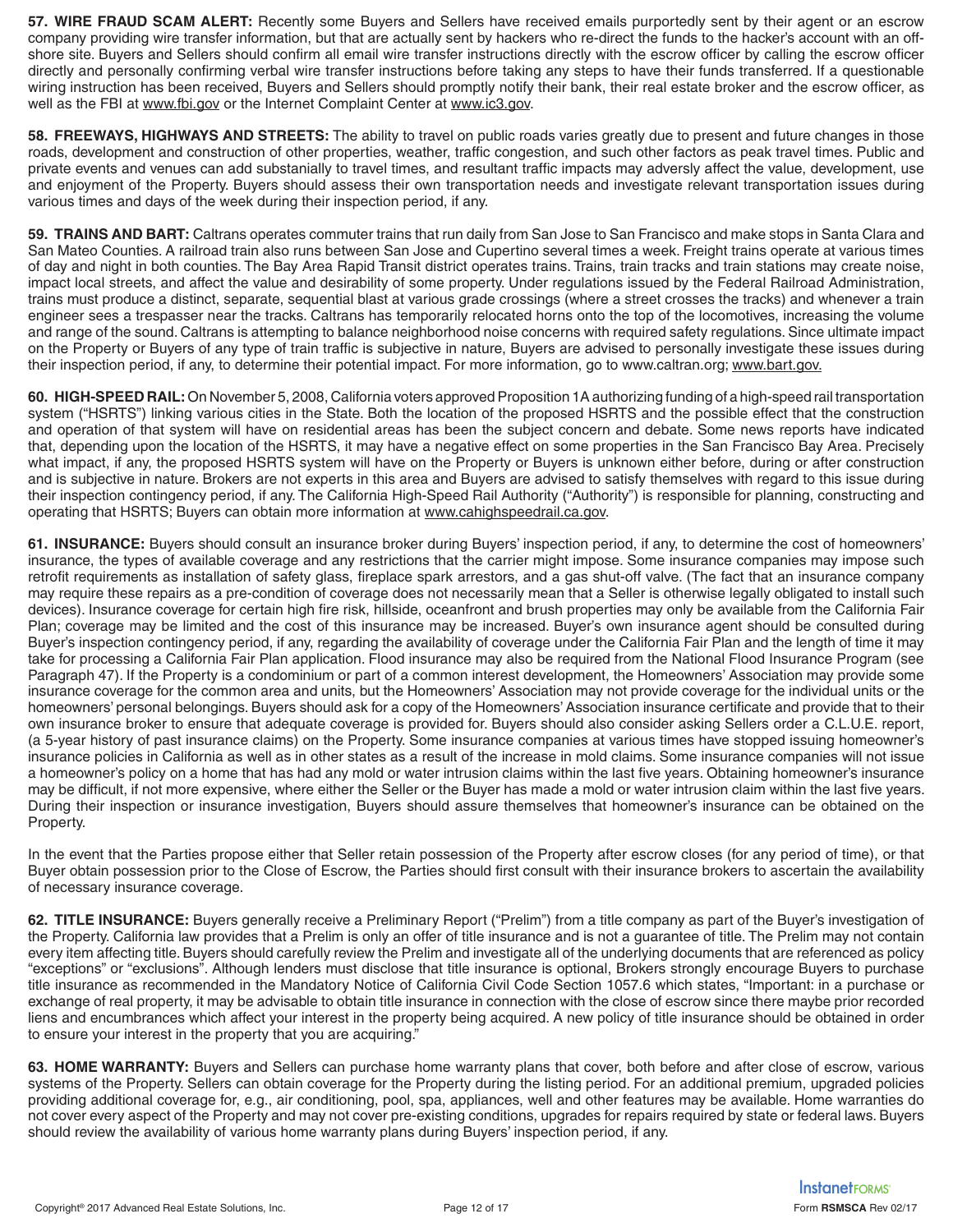**64. COMMON INTEREST DEVELOPMENTS:** If the Property is a condominium or is located in either a planned unit development or common interest subdivision, there will probably be a Homeowners' Association ("HOA") as well as governing documents that pertain to the HOA, individual properties and the common area. HOA rules and regulations may limit Buyers' use and enjoyment of the Property. Failure to follow HOA rules and regulations may cause the HOA to impose fines, liens and take other legal action against a homeowner. HOA rules may include limitations on interior and exterior unit modifications including, but not limited to, design, landscaping, color choices, types of floor and wall materials, window coverings, installation of TV antennae, satellite dishes and fencing. HOAs often impose restrictions on the ability to rent the Property, use of guest, assigned or restricted parking, noise levels, use of pool, fitness equipment and other common area amenities. HOAs may also regulate visitor issues, conducting home businesses, use of storage facilities, number and size of pets, storing RVs, trailers, inoperative vehicles, vehicle maintenance activities, use and location of basketball hoops and other sports equipment, placement, size and purpose of signs and other activities and aspects of the Property.

Under California law, the Sellers must provide to Buyer a number of specific documents regarding the operation and financial condition of the HOA. Buyers should carefully examine all of these documents and compare the documents received with the list of required disclosures detailed on the PRDS Request for Homeowner Documents or the California Association of REALTORS® Homeowner Association Information Request forms. Sellers should order the required documents directly from the HOA (using one of the request forms above) rather than relying either on documents previously obtained by Sellers from on-line services or outdated documents from an earlier transaction. Sellers need to be aware that standard real estate contract forms require the Seller to produce "current" documents as of the date of the contract, such as the last12 months of minutes, any notices, and changes in fees/assessments. If Buyers determine any HOA documents are missing, out of date or incomplete, Buyers should send a written request to Sellers asking for the missing documents or a written explanation as to why the documents were not provided.

Buyers should carefully review the HOA's financial condition, including current dues and assessments, as well as pending or contemplated increases. Buyers need to understand that upon becoming part of an HOA makes them financially liable for their proportional share of the HOA's Reserve Account (money set aside for the maintenance, repair, and replacement cost of all the physical components of the common area of the complex). Buyers should compare the amount of money actually set aside in reserve by the HOA verses the amount of money that should have been set aside in reserve. Buyers should retain the services of experts, such as attorneys, accountants or others who specialize in reviewing HOA documents, to determine the adequacy of the reserves and other financial issues relating to the association. Brokers have no expertise in this area.

Many smaller HOA's do not prepare or keep all documents required by the law, such as reserve studies, minutes of all meetings and financials and may not be operating in compliance with the law. As a result, Buyers may only receive a portion of the state-required documents, in which case Buyers must be aware that they are buying into an HOA without the benefit of the information those documents would provide. Buyers should retain the services of experts, such as attorneys, accountants or others who specialize in reviewing HOA documents to determine the adequacy of the reserves and whether or not the Property is suitable for the Buyers' intended uses.

Many common interest developments have been involved in, are presently involved in, or are contemplating litigation regarding the design, construction, maintenance and physical condition of all or a part of the development. Whether or not these lawsuits are successful, litigation is expensive and the cost of such legal actions may seriously impact the adequacy of the HOA reserves as well as the amount of current or future HOA fees and special assessments. Litigation exists or may be under consideration by individual property owners against the developer, design professionals, contractors, and others regarding the design, construction, maintenance or physical condition of individual units or the Development. If the HOA has a history of litigation or is contemplating litigation, Buyers are advised to seek advice regarding these issues from a qualified real estate attorney during the Buyers' inspection period, if any. Brokers are not qualified to evaluate or investigate legal issues.

Sellers who have ever served on the HOA Board may have access to information and documentation that is not provided by the HOA or which is deemed "confidential" or protected by an "attorney client privilege." Sellers should consult with their own qualified California real estate attorneys to determine whether, and if so, how they will need to disclose such additional information; Brokers are not qualified to evaluate or investigate those legal issues

If the HOA provides assigned or allocated parking spaces, Buyers should investigate for themselves by actually parking in the assigned space whether or not the space is adequate for Buyers' vehicle. Actual assigned or allocated parking and storage spaces may be in conflict with the spaces described in a Condominium Map or in the Preliminary Report issued by a title company. Buyers should confirm that the parking and storage spaces that are actually being transferred to the Buyers are the same ones that are designated in the recorded documents and that those space are acceptable for the Buyers' intended needs and uses.

Effective January 1, 2017, owners of a single interest in a common interest development will be required to provide annual notification to the HOA of their contact information.

**65. PRIVATE TRANSFER FEE:** A private transfer fee ("PTF") is a payment required and imposed within CC&Rs or other recorded instruments and due upon transfer of title. Sellers must disclose the existence of any PTF, the amount of the fee required, a description of how the fee is calculated, the entity that is to be paid, the purposes for which the fee will be used, and the date or circumstances under which the obligation to pay the transfer fee expires, if any. Since Seller may not actually know whether the Property is subject to a PTF, Buyers should carefully examine any and all title documents to determine this issue.

**66. NON-CONFIDENTIALITY OF OFFERS:** Sellers or Sellers' representatives may not be legally obligated treat the existence, terms or conditions of any Buyers' offer as confidential unless confidentiality is required by law, regulation, or a confidentiality agreement exists between the parties. Sellers and Buyers should carefully consider the relative need, value, advantage and disadvantage of requiring the execution of a confidentiality agreement as a precondition to submittal of an offer in consultation with a real estate attorney early enough in time for the attorney to prepare a satisfactory confidentiality agreement (if any) and for it to be delivered to Broker prior to presentation of Buyers' offer.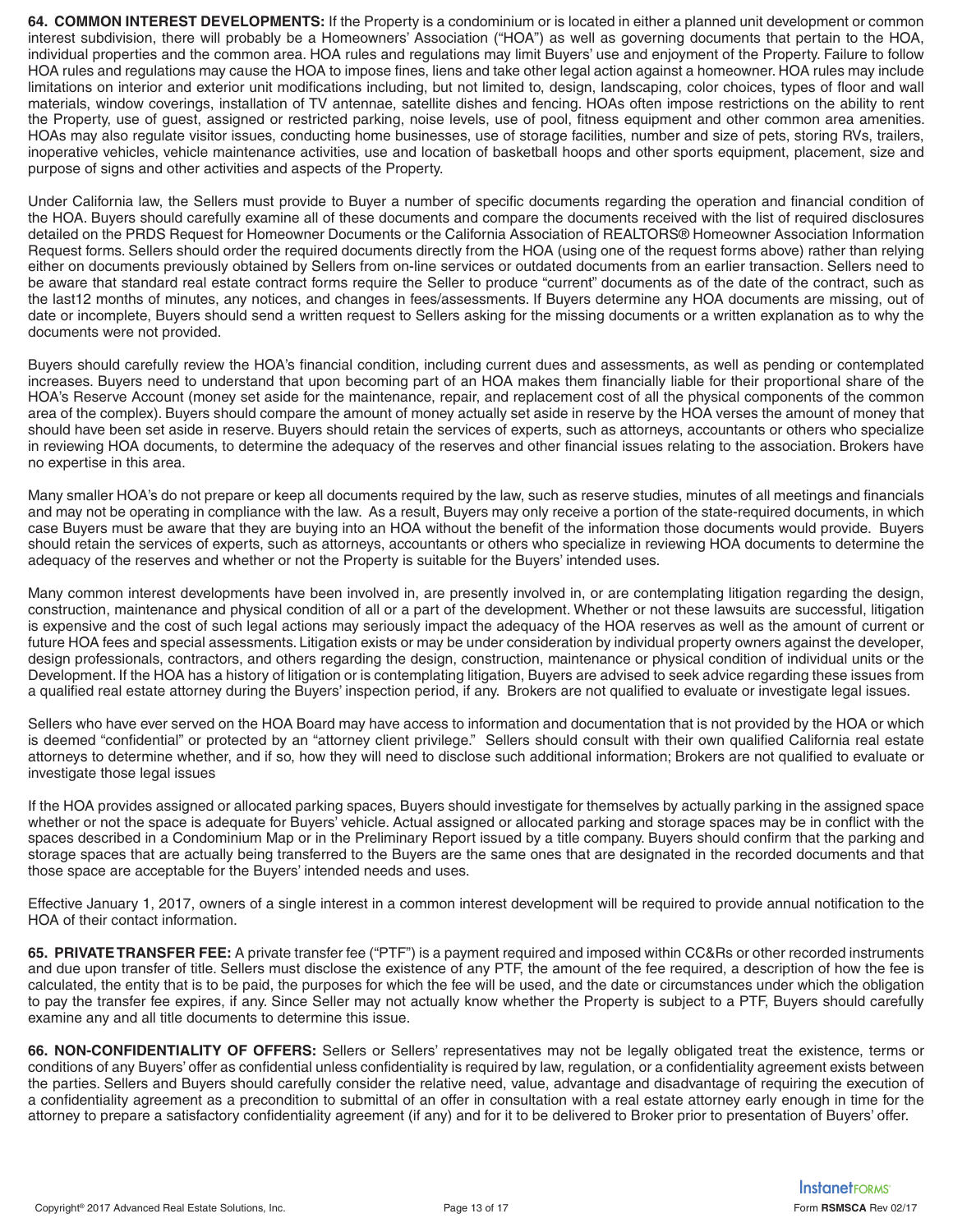**67. LIQUIDATED DAMAGES:** A liquidated damages clause enables Buyers and Sellers to set a cap on the maximum amount of damages that Sellers may recover if Buyers breach the Purchase Contract. The liquidated damages clause in a real property purchase contract needs to be separately initialed by both Parties to be enforceable. For any deposits put into escrow after the initial deposit to be subject to the liquidated damages clause, there must be a separately signed or initialed agreement made at the time of the subsequent deposit. If the Property contains 1 to 4 residential units, one of which the Buyers intend to occupy, California Civil Code §1675 limits the amount of deposit that is subject to the liquidated damages clause to a maximum of 3% of the purchase price. Even if Buyers and Sellers agree to include liquidated damages in the Purchase Contract and there is a breach of contract by Buyers, the deposit will generally not be released by the escrow holder without mutually consistent written instructions from the Buyers and Sellers or a decision by a judge or arbitrator. Buyers and Sellers must decide on their own, or with the advice of legal counsel, whether to agree to a liquidated damages clause. California law prohibits including in the Purchase Contract any other type of remedy (such as a release or forfeiture of deposit or a non-refundable deposit) aside from the statutory liquidated damages clause for the Buyers' breach of contract. Brokers cannot give any legal advice about the issues in Paragraph 67 or determine who is entitled to receive the deposit. Any questions on these topics should be referred to a qualified California real estate attorney.

**68. MEDIATION:** Mediation is a form of dispute resolution which involves hiring a neutral third party (the "Mediator") to facilitate informal discussions and negotiations with the goal of reaching a settlement of the dispute; the Mediator does not determine who is right or who is wrong. The Parties involved in the mediation generally share in the cost of this confidential, non-binding process. If no settlement agreement is reached, either Party may pursue further legal action as provided in the Purchase Contract. A Party's failure or refusal to mediate before resorting to arbitration or judicial action may result in that Party losing the right to recover their attorney's fees even if he or she prevails. Which Parties should be involved in mediation and who should serve as the Mediator are issues that need to be determined by an attorney. Brokers are not qualified to represent Buyers or Sellers in resolving disputes through mediation since Brokers cannot give legal advice. Brokers are not obligated to mediate with the Parties.

**69. ARBITRATION:** Arbitration is a form of dispute resolution which involves hiring a neutral third party (the "Arbitrator") to render a formal decision on the claims and allegations and what damages, if any, shall be paid. Arbitration may be faster and less expensive than resolving disputes by litigation in court. The rules are usually less formal than in court; it is a private process that is not of public record. Arbitration is best handled by attorneys who understand real estate principals and the arbitration process issues. By agreeing to Arbitration, the Parties give up their rights to a jury trial and appeal. Arbitration decisions have been upheld even when arbitrators have made a mistake as to the law or the facts of the case. If Parties agree to arbitration, any dispute arising out of purchase and sale must (with some limited exceptions) be submitted to binding arbitration. Buyers and Sellers must decide on their own, or with the advice of legal counsel, whether to agree to arbitration. The Purchase Contract does not obligate the Brokers to participate in arbitration even if Buyers and Sellers agree to use that forum; however, Broker may have the option to voluntarily agree to participate. Brokers cannot give legal advice regarding these matters.

**70. LEGAL ACTION:** Sellers should disclose to Buyers any known claim or legal action (litigation or arbitration) which affects the title or use of the Property, whether or not that claim or legal action is resolved. Buyers should consult with their attorney regarding the affect that any disclosed claim or legal action may have on the value, development, use and enjoyment of the Property.

#### **REGIONAL ISSUES:**

**71. LITIGATION BY OR AGAINST A CITY, COUNTY OR GOVERNMENTAL AGENCY:** Buyers should investigate whether there is any pending litigation or administrative claim that may affect the value, development, use or enjoyment of the Property or impact the ability of the local community to provide necessary services. Buyers should check appropriate governmental websites.

**72. COASTAL CONDITIONS:** Property located near coast lines may be subject to frequent strong winds, wind-driven rain, fog, salty sea air and mist, and direct sunlight, any of which, alone or in combination, can impact the condition of the land as well as prematurely age structures and personal property items exposed to the elements. Coastal properties may be impacted by ocean tides, currents and tsunamis. Erosion, warping and cracking of surfaces, failed seals on dual-paned windows, loss of roof shingles, and water intrusion, among other problems, are not uncommon, and thus coastal properties require regular, thorough maintenance. Development, current and future use, maintenance, repair and remodeling of coastal properties may be regulated by the California Coastal Commission and other governmental agencies (see Paragraph 35 above). Buyers should investigate these conditions and restrictions as well as the cost of increased maintenance and repairs that may be needed. The foghorn located at the El Granada breakwater is audible at times and at various sound levels in adjacent coastal communities, depending upon weather conditions and proximity. California Emergency Management Agency ("Cal EMA") and the California Geological Survey ("CGS") have released California Tsunami Inundation Maps covering areas along about 50% of the state's coastline, and including 100% of the San Francisco Bay Area. Buyers should investigate local emergency preparedness and potential tsunami hazards by going to the following websites: www.myhazards.calema.ca.gov and www.consrv.ca.gov/cgs.

**73. SAN FRANCISCO BAY REGULATIONS:** The San Francisco Bay Conservation and Development Commission ("BCDC") is charged with the responsibility of restoring Bay wetlands and marshes, preventing wetlands and mudflats from being filled, and supporting the continued and productive use of salt ponds. Properties abutting San Francisco Bay, its tidelands and marshes may be subject to the jurisdiction of the BCDC, which may limit size and location of structures and impose other requirements and restrictions on property owners. Buyers of such property should contact BCDC at (415) 352-3600 for additional information.

**74. BAY FILL:** Some properties that are built on bay-fill have experienced salt leaching from the soil into and through concrete causing corrosion to the iron rebar in the foundations. Buyers of property built on bay-fill should investigate this issue with qualified professionals.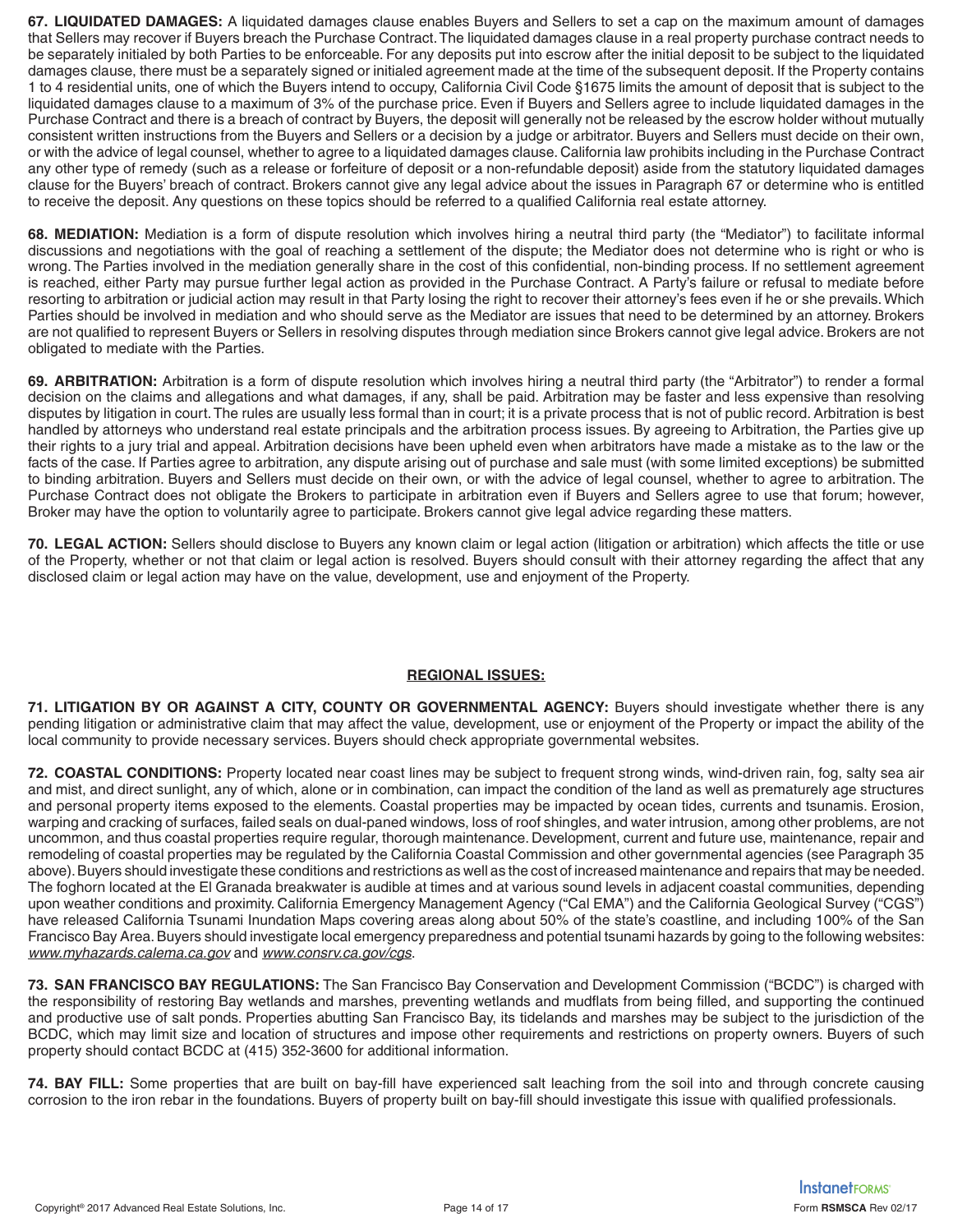**75. AGRICULTURAL AREAS:** Agricultural enterprises occasionally produce dust, noise and odors and utilize airborne fertilizers and pest control products which, depending on weather and other conditions, proximity and manner of application, may affect the environment and surrounding residential areas.

**76. GOLF COURSES:** There are several golf courses in San Mateo and Santa Clara Counties. Property located near a golf course may be affected by errant golf balls, noise, lighting or other problems that Buyers should investigate.

**77. "LOCAL OPTION" DISCLOSURES:** Cities and counties can enact "Local Option" disclosures, which require Sellers to disclose issues of local concern on a specifically required Disclosure Form. The Cities of Pacifica, Millbrae, South San Francisco and San Bruno have enacted ordinances requiring separate disclosures about noise generated by airports and aircraft. Sellers in the unincorporated areas of Santa Clara County are required to disclose specific information about that County's "right-to-farm" ordinance, the private well inspection disclosure ordinance, whether or not the Property is subject to a contract pursuant to the California Land Conservation Act of 1965 ("Williamson Act"), and whether the Property is subject to an open space easement agreement. Although Brokers may provide the Local Option Disclosure form to Sellers and Buyers, only the Seller is to complete the questions contained in that form.

**78. MANDATED/AFFORDABLE HOUSING:** Many cities are studying how to add units and "affordable housing" within their jurisdictions so as to comply with legal requirements, some are in litigation relating to affordable housing issues, and others have already implemented affordable housing plans. For more information about what any particular city is doing in regard to this topic, go to that city's website (the sites for cities in San Mateo and Santa Clara County are listed on the last page of this Advisory).

**79. SIGNAGE & ADDRESS IDENTIIFICATION ORDINANCES:** Many cities regulate the type and size of "For Sale" and other signs that may be located on private property and public property. The visibility, size and type of residential house numbers are also subject to various local regulations. In some cities, residential addresses must be illuminated.

## **LOCAL SAN MATEO COUNTY ISSUES**

**80. SAN MATEO COUNTY ONSITE WASTEWATER ORDINANCE:** All new residential or commercial facilities that are unable to connect to a sewer line must install an Onsite Wastewater Treatment System ("OWTS"), depending on the size of the property and where it is located (e.g., Half Moon Bay, Portola Valley, Woodside and unincorporated areas of San Mateo County). For a new septic system, a site exam and soil percolation test must be completed prior to submission of a septic installation permit application. A remodel of properties serviced by existing OWTS may require an upgrade of the OWTS and additional plans or testing may be necessary. Existing septic tanks must be serviced by a certified septic pumping company that must provide the County with a copy of the written report regarding the condition of the septic tank within 30 days of pumping. If there are deficiencies noted in the OWTS, the County Environmental Health Department will notify the owner in writing of the needed corrections and the homeowner will then have 60 days to make the repairs. Securing septic inspection report is not a condition of sale unless Buyer and Seller agree in writing to conduct that inspection. Any resulting report must be provided to the County. Brokers cannot determine the impact or applicability of this ordinance; Buyers and Sellers should investigate this issue by going to the following website: www.smchealth.org/landuse.

**81. BELMONT:** The City of Belmont requires that Buyers receive a written notice that property owners are responsible for sewer lateral repair and maintenance obligations. For more information go to www.belmont.gov/home/showdocument?id=1606

**82. DALY CITY 3R REPORT:** Daly City requires sellers of residential property of 1 to 3 units to obtain a report of the residential building record ("3-R Report"), which must be provided to Buyers. The 3-R Report is prepared by the Daly City Building Division from its historical records only and is not based upon an actual inspection of the Property. The information in the 3-R Report may not be accurate or complete for various reasons. Although most of the City's records are computerized, many records were originally handwritten and incomplete. It is possible that errors could have occurred when the information was transferred from the original documents, and these errors might be repeated in subsequent 3-R Reports. However, the 3-R Report does contain useful information.

Buyers of residential property of 1 to 3 units in Daly City should not rely solely on the permit information contained in 3-R Reports. Some properties may have rooms, additions, structures or decks where there is no record of a permit ever having been issued for their construction. Such improvements may or may not have been built with a permit or officially finaled. If an improvement was constructed without all necessary permits or not in compliance with building codes, the City may require the owner to remove it or legalize it at substantial cost. Buyers should independently confirm the information contained in a 3-R Report during their inspection period, if any, and should engage the services of a qualified contractor, architect or other professionals to verify its information. For additional information or to request a 3-R Report, contact the Daly City Building Division, 333 90th Street, Daly City, California 94015-1895; Telephone (650) 991-8061.

**83. HALF MOON BAY:** The City of Half Moon Bay settled a law suit resulting in the issuance of city bonds; the City will be using insurance proceeds to pay down its debt. Buyer should investigate whether this latest fiscal decision impacts the ability of Half Moon Bay to provide necessary services. For additional information, go to www.hmbcity.com.

**84. HILLSBOROUGH ORDINANCES:** The Town of Hillsborough Municipal Code requires Sellers of real property to provide buyers with a Statement of Compliance regarding proper installation of spark arresters, smoke alarms and address number visibility by means of illuminated numbers. Buyers of property located in Hillsborough should not close escrow without receiving the Seller's Statement of Compliance form.

The Town of Hillsborough Municipal Code 5.12.050 requires the issuance of a permit for possession and use of home alarm systems. These permits cannot be assigned to the Buyer as part of the sale of residential property. Buyers who are acquiring property in Hillsborough which is already equipped with a home alarm system or who intend to install a home alarm system must secure a new permit. Permit applications can be obtained at the Hillsborough Town Hall at 1600 Floribunda Avenue. For more information about the home alarm permit requirements and other requirements for property located in Hillsborough, go to the following website: www.hillsborough.net.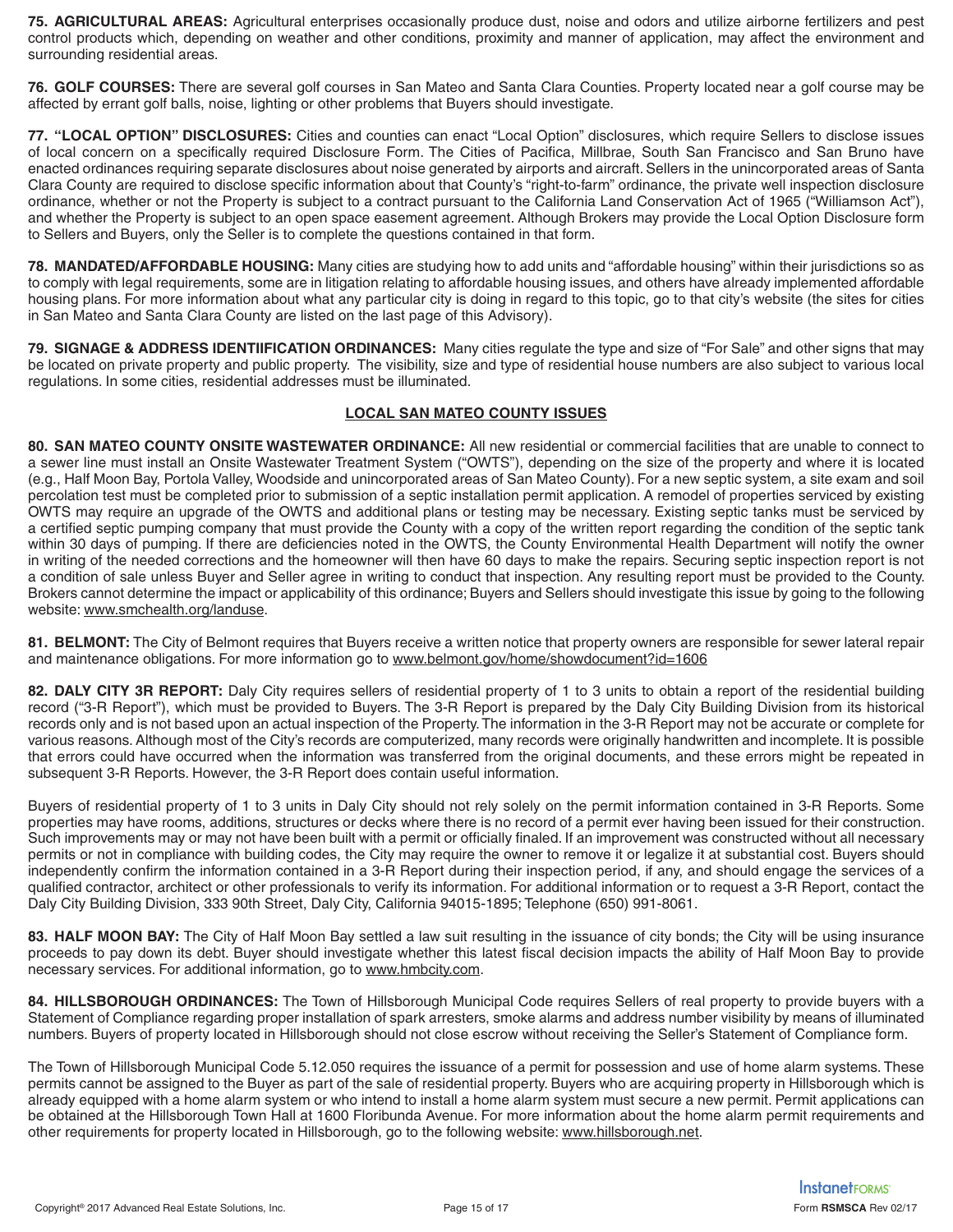**85. MILLBRAE FIRE SPRINKLER AND ILLUMINATED ADDRESS NUMBER ORDINANCES:** The Millbrae Municipal Code requires that, in addition to complying with the State of California Smoke Detector law, fire sprinklers must be installed in the garage of any building or structure, including one or two family properties. This requirement is triggered when any addition, alteration or repair of the structure or building (with the exception of repairs to the exterior only) requiring a building permit is undertaken and the cost estimate exceeds \$1,000.

The Millbrae Municipal Code also requires that all building addresses must be visible and legible from the street or road in front of the property and the addresses must be either internally or externally illuminated.

**86. PORTOLA VALLEY RESIDENTIAL DATA REPORT AND HISTORIC PRESERVATION:** The Town of Portola Valley requires sellers to provide buyers with a Residential Data Report from the Town listing the regularly authorized use, occupancy and zoning classification of the property. The information in the Residential Data Report is from historical records only and is not based upon an actual inspection of the property. The Residential Data Report may not be accurate or complete for various reasons. It is possible that errors could have occurred when the information was transferred from the original documents and these errors might be repeated in subsequent reports. However, these reports contain useful information regarding the permits that are of record with the Town. Buyers should independently confirm the information in the Residential Data Report during their inspection period, if any, including engaging the services of a qualified contractor, architect or other construction professional to verify the information in the Residential Data Report. For additional information or to request a Residential Data Report, go to the Town of Portola Valley's offices located at 765 Portola Road, Portola Valley, California 94028. For additional information, call (650) 851-1701. See also Paragraphs 27 and 28 of this Advisory.

**87. REDWOOD SHORES:** Redwood Shores is a master-planned community. Property located in Redwood Shores may be subject to multiple homeowners' associations. For more information about Redwood Shores, contact the managing agent for the Redwood Shores Owners' Association at the Manor Association (650) 637-1616 or go to the following website: www.RSOA.info. The Redwood Shores Community Association is a social and community advocacy organization which can be contacted at the following website: www.RSCA.org.

**88. SAN MATEO CITY SUPPLEMENTAL FLOOD ZONE DISCLOSURE:** The Federal Emergency Management Agency ("FEMA") has been investigating the possibility of expanding the flood hazard area designations for the City of San Mateo. . On July 13, 2009, the City Council for the City of San Mateo approved the formation of the South Bayfront Flood Control Facilities Assessment District to create a funding source for improvement of the City's levees. Buyer is advised to investigate this issue with the City of San Mateo, a third-party provider of Natural Hazard Disclosure Statements and their own insurance broker to determine the possible ramifications of expanding the flood designation on the value, use and enjoyment of the Property. For questions or concerns related to the South Bayfront Flood Control Facilities Assessment District, flood insurance, any FEMA related topics, and any other regulations which might impact property located in the City of San Mateo, contact the City Offices at (650) 522-7327 or go to the following website: www.cityofsanmateo.org.

# **LOCAL SANTA CLARA COUNTY ISSUES**

**89. ALDERCROFT HEIGHTS COUNTY WATER DISTRICT ("AHCWD"):** AHCWD is a California Special District that provides water services in the Aldercroft Heights neighborhood of the Santa Cruz Mountains. Sellers are responsible for contacting the AHCWD's Business Office so that a final meter reading can be taken and a transfer fee is collected in escrow. To initiate water service, the Buyer must also contact the AHCWD's Business Office and all past due water service charges must be made current as a condition of receiving water service. Brokers have not determined and will not determine applicable charges. Buyers and Sellers should investigate this issue by calling (408) 353-4255 or going to the following website: www.aldercroftheightscwd.org.

**90. MORGAN HILL:** The Santa Clara Valley Water District intends to drain Lake Anderson as part of its plan to rebuild Anderson Dam in 2016; the project will take approximately 3 years to complete. It is unknown what impact, if any, the retrofit project will have on the development, condition, use, and enjoyment of surrounding homes. Buyers are encouraged to investigate this project by contacting the Water District at www.valleywater.org.

91. LOS ALTOS HILLS: The Town of Los Altos Hills has established standards for roads and has compiled a list of private streets. Private streets can be converted to public streets under specified conditions. Buyers should investigate to determine if any given street is public or private or whether any given private street can be dedicated to the Town. For information about this or any other issues affecting property in the Town of Los Altos Hills, go to the following website: www.losaltoshills.ca.gov.

**92. SARATOGA:** The City of Saratoga has enacted an ordinance which may require an occupancy inspection upon transfer of title on properties other than single family residences. For information about this or any other issues affecting property in Saratoga, go to the following website: www.saratoga.ca.us/

**93. SUNNYVALE:** The City of Sunnyvale has enacted an ordinance which requires storm water run-off management by owners of certain types of buildings. This ordinance may impact some common interest developments which may trigger a point-of-sale disclosure by the Homeowners' Association. Sellers and Buyers should investigate whether or not the ordinance is applicable and its impact, if any, on the Property. For further information go to: Sunnyvale.ca.gov.